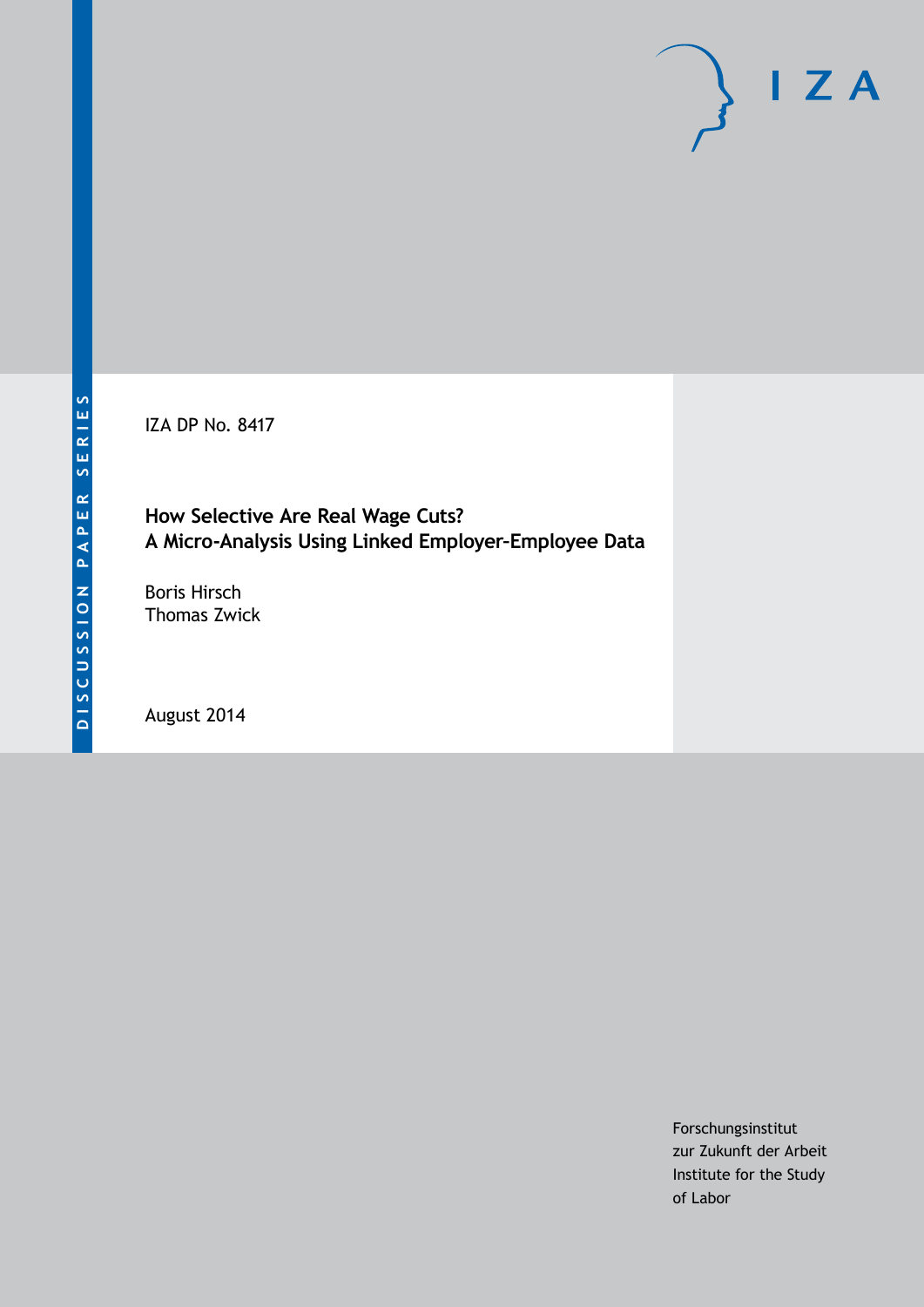# **How Selective Are Real Wage Cuts? A Micro-Analysis Using Linked Employer-Employee Data**

#### **Boris Hirsch**

*University of Erlangen-Nuremberg and IZA*

### **Thomas Zwick**

*University of Würzburg, ZEW and ROA*

### Discussion Paper No. 8417 August 2014

IZA

P.O. Box 7240 53072 Bonn Germany

Phone: +49-228-3894-0 Fax: +49-228-3894-180 E-mail: [iza@iza.org](mailto:iza@iza.org)

Any opinions expressed here are those of the author(s) and not those of IZA. Research published in this series may include views on policy, but the institute itself takes no institutional policy positions. The IZA research network is committed to the IZA Guiding Principles of Research Integrity.

The Institute for the Study of Labor (IZA) in Bonn is a local and virtual international research center and a place of communication between science, politics and business. IZA is an independent nonprofit organization supported by Deutsche Post Foundation. The center is associated with the University of Bonn and offers a stimulating research environment through its international network, workshops and conferences, data service, project support, research visits and doctoral program. IZA engages in (i) original and internationally competitive research in all fields of labor economics, (ii) development of policy concepts, and (iii) dissemination of research results and concepts to the interested public.

<span id="page-1-0"></span>IZA Discussion Papers often represent preliminary work and are circulated to encourage discussion. Citation of such a paper should account for its provisional character. A revised version may be available directly from the author.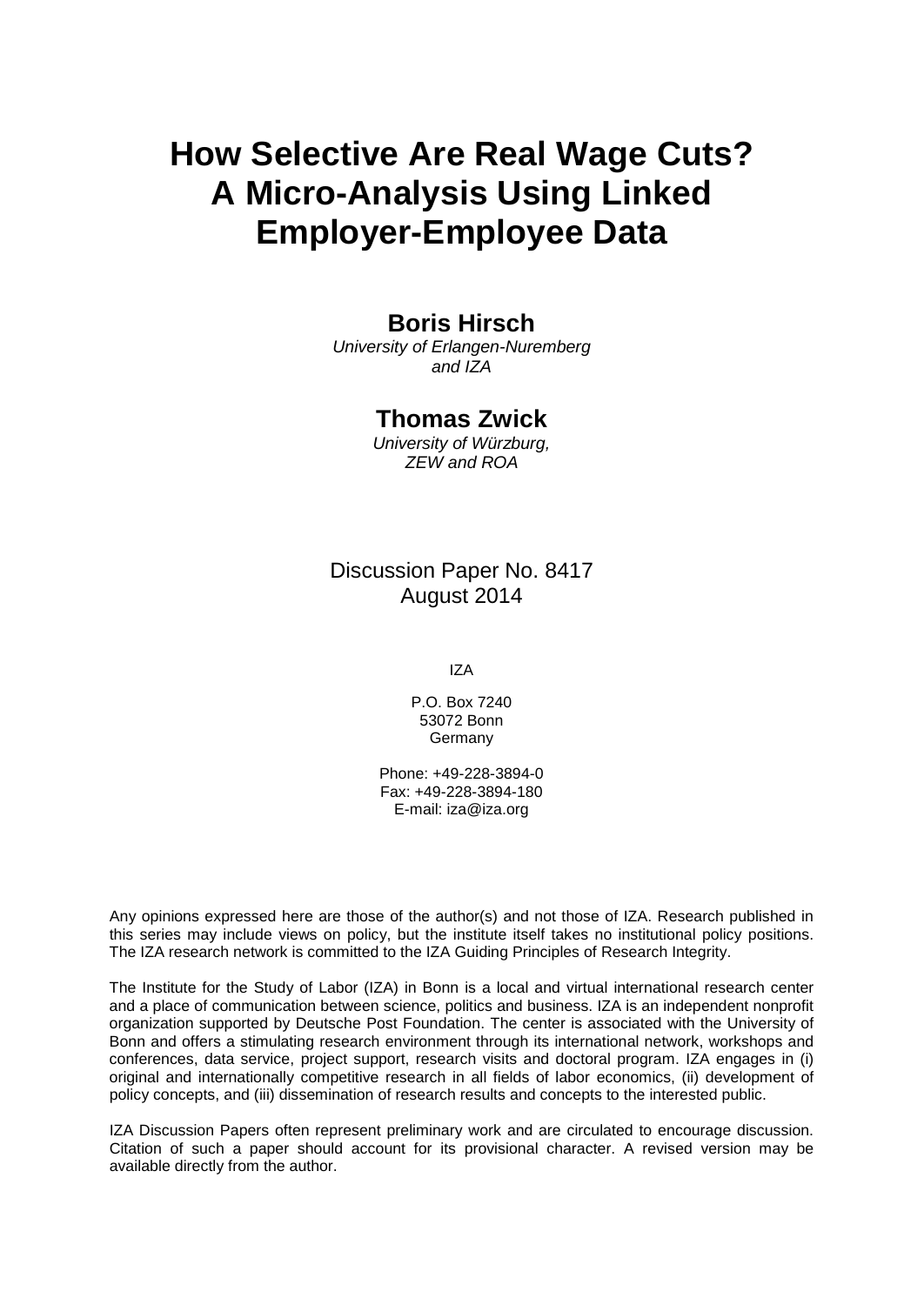IZA Discussion Paper No. 8417 August 2014

# **ABSTRACT**

# **How Selective Are Real Wage Cuts? A Micro-Analysis Using Linked Employer-Employee Data[\\*](#page-1-0)**

Using linked employer-employee panel data for Germany, this paper investigates whether firms implement real wage reductions in a selective manner. In line with insider-outsider and several strands of efficiency wage theory, we find strong evidence for selective wage cuts with high-productivity workers being spared even when controlling for permanent differences in firms' wage policies. In contrast to some recent contributions stressing fairness considerations, we also find that wage cuts increase wage dispersion among peers rather than narrowing it. Notably, the same selectivity pattern shows up when restricting our analysis to firms covered by collective agreements or having a works council.

JEL Classification: J30, J31

Keywords: real wage rigidity, real wage cuts, selectivity, Germany

Corresponding author:

Boris Hirsch University of Erlangen-Nuremberg Chair of Labour and Regional Economics Lange Gasse 20 90403 Nuremberg Germany E-mail: [boris.hirsch@fau.de](mailto:boris.hirsch@fau.de)

\* We are grateful to Florian Englmaier, Clemens Fuest, Steffen Müller, Claus Schnabel, and Carmit Segal for useful comments and suggestions. We further appreciate the comments received from participants of the 2013 Colloquium on Personnel Economics in Tübingen and the 2013 BGPE research workshop in Bamberg.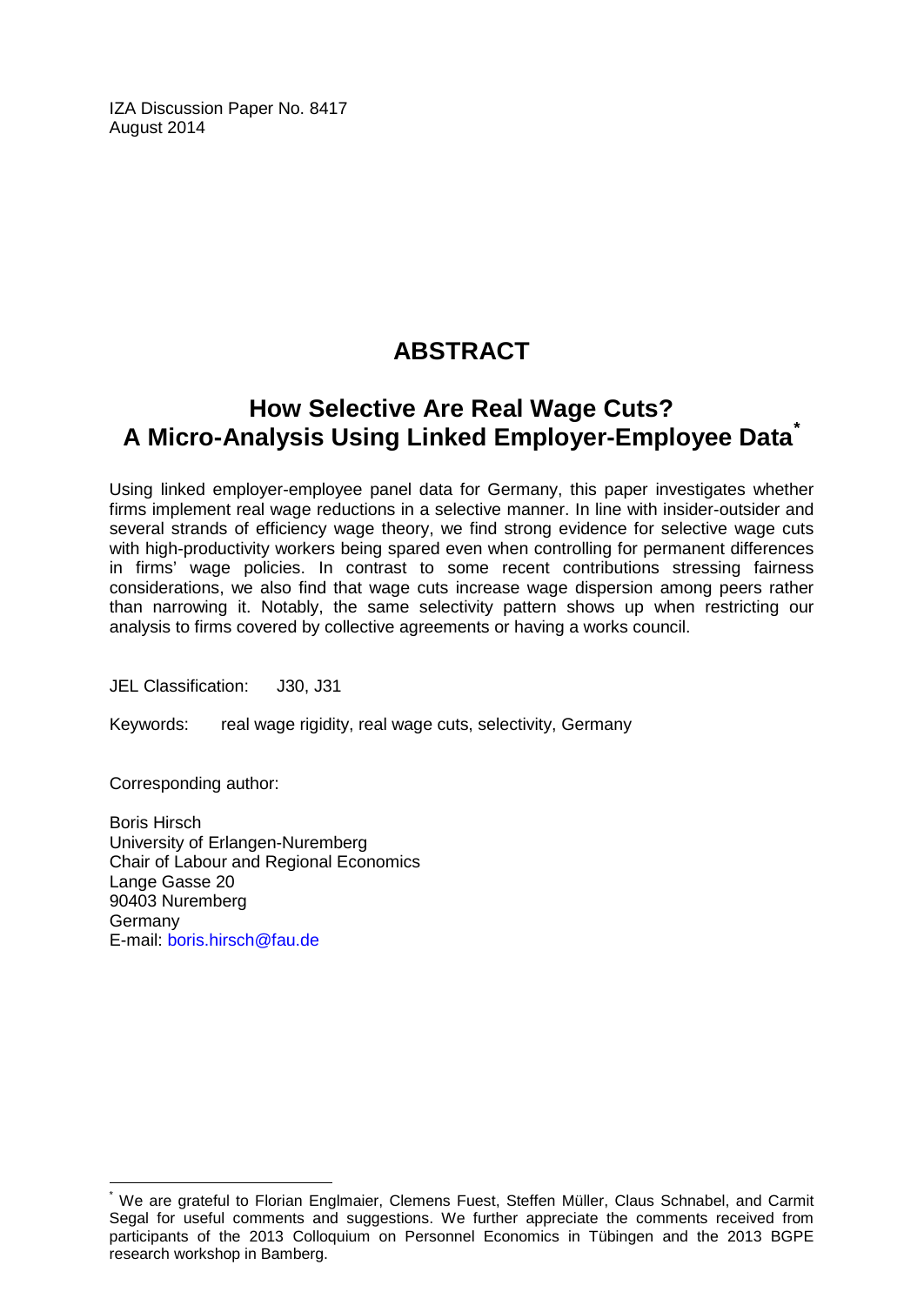### **1 Introduction**

<u>.</u>

There is overwhelming evidence that workers face a low risk of being hit by wage reductions (e.g. Kahn, 1997; Dickens *et al.*, 2007; Babecký *et al.*, 2010). For instance, Dustmann and Schönberg (2009) report that in Germany during the period 1996–1999 less than ten per cent of young workers working full-time hours experienced an annual decrease in real wages of five per cent or more. Theoretically, firms' reluctance to reduce real wages is typically explained in terms of implicit contract theory with employers insuring workers against real income losses (e.g. Baily, 1974; Azariadis, 1975), efficiency wage theory with firms shying away from the adverse consequences of wage cuts on worker effort, turnover, and quality (e.g. Yellen, 1984), and insider–outsider theory with insiders possessing considerable bargaining power to obviate wage reductions (e.g. Lindbeck and Snower,  $1988$  $1988$ ).<sup>1</sup>

Whereas numerous empirical studies document that these theories are likely to contribute to the low incidence of real wage cuts (e.g. Campbell and Kamlani, 1997; Bewley, 1999; Franz and Pfeiffer, 2006; Agell and Bennmarker, 2007; Babecký *et al.*, 2010; Du Caju *et al*., 2012*b*), existing studies – with the notable exceptions of Böckerman *et al.* (2007) and Du Caju *et al.* (2012*a*,*b*) – do not investigate differences in workers' *individual* risk of being exposed to real wage reductions. Therefore, there is only scant direct evidence on which groups of workers are disproportionally hit by wage reductions taking all other firm and workforce characteristics into account. Yet, we should expect to find such differences given our theoretical priors based for example on the shirking model (Shapiro and Stiglitz, 1984). That said, efficiency wage models based on fairness considerations (Akerlof, 1982; Akerlof and Yellen,

<span id="page-3-0"></span>In our analysis, we will mainly follow Dustmann and Schönberg (2009) and define a real wage cut as a reduction in the real wage of five per cent or more relative to the previous year thereby ensuring that the wage cut is substantial enough to be felt by workers. As in our period of observation, inflation was well below five per cent, a real wage reduction coincides with a nominal wage reduction, and our analysis is also informative on the selectivity of nominal wage reductions. Yet our theoretical arguments for selective wage reductions are concerned with real rather than nominal, so we will restrict attention to real wage reductions in the following and only report the results for a nominal wage cut as a robustness check.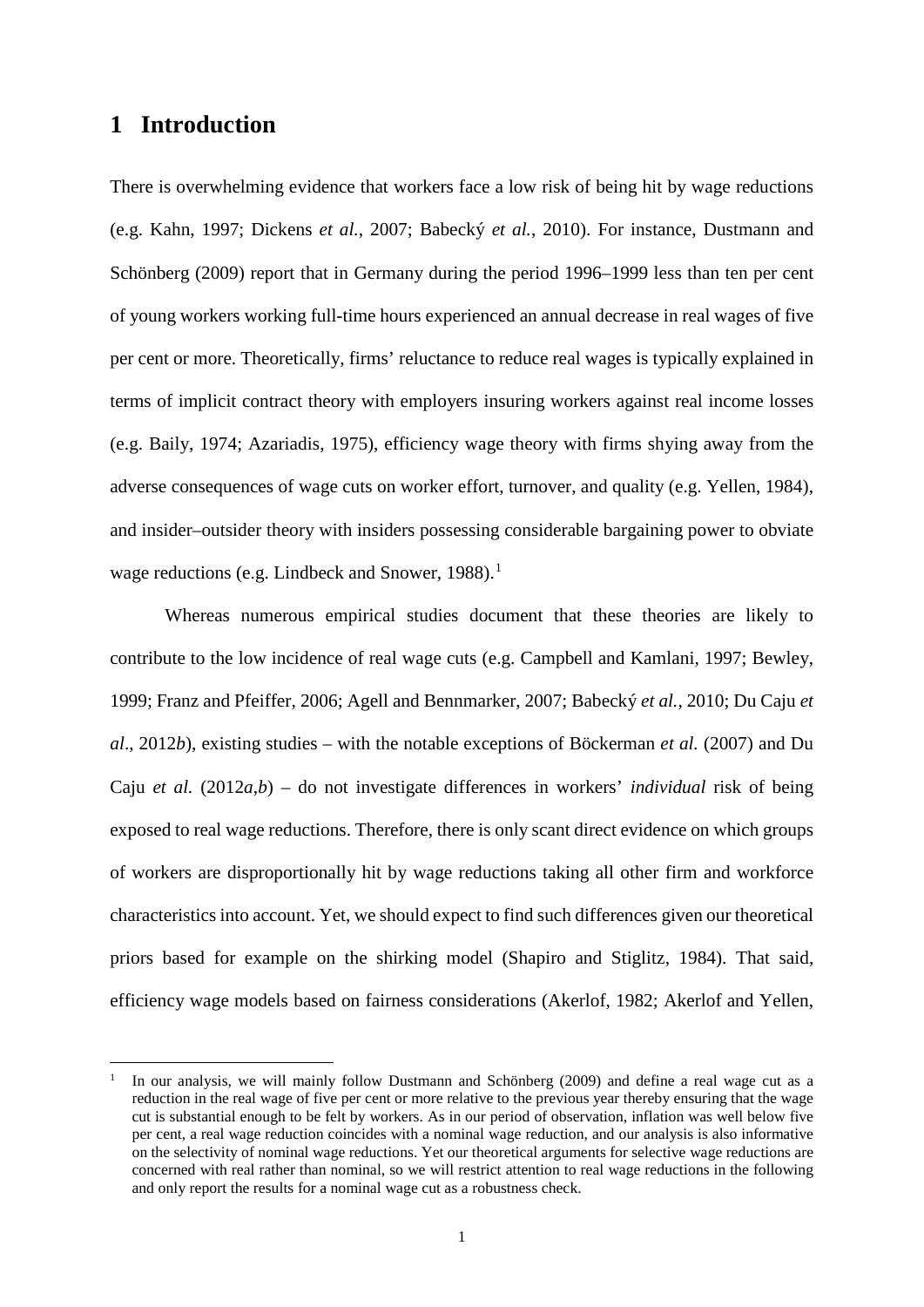1990) suggest selective wage reductions may be deemed unfair by workers, so that firms may be reluctant to implement selective wage cuts.

It is thus an open question *ex ante* whether firms actually resort to selective wage cuts – the point at the heart of this paper's contribution to the literature. Most of the evidence on selective wage cuts comes from employer surveys and lab experiments, we are however able to use linked employer–employee data for Germany that allow us to analyse workers' individual risk of experiencing a real wage cut and whether some employee groups are disproportionally hit by wage reductions given an employer has to cut wages. In a first step, we investigate which individual and employer characteristics affect the probability that a worker faces a real wage reduction. In a next step, we include firm fixed effects to our model to control for permanent differences in firms' wage policies. Finally, we add workers' wage residual estimated from an extended Mincerian wage regression for the previous year including a broad range of individual characteristics as well as firm fixed effects. Including the wage residual allows us to test whether employers spare high-performance workers from real wage cuts to prevent them from lowering their effort or leaving the firm, or rather cut wages in such a way reducing the wage dispersion among peers to promote fairness.

The remainder of this paper is organised as follows: In Section 2, we summarise the theoretical and empirical literature on real wage reductions and derive our hypotheses which determinants are likely to affect workers' individual probability of facing a real wage reduction. Section 3 describes our data and Section 4 our econometric approach. Section 5 presents and discusses our results, and Section 6 concludes.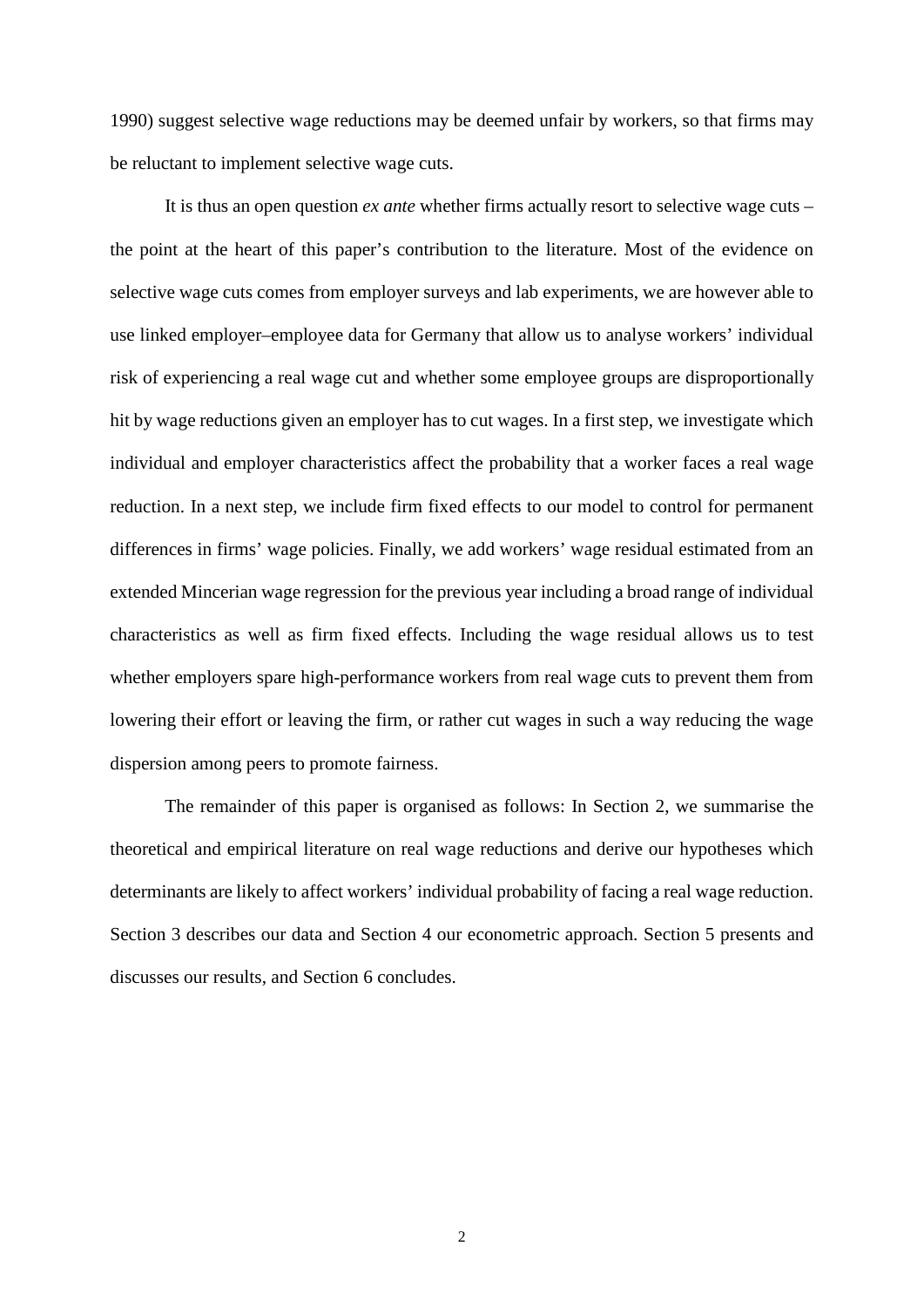## **2 Existing Literature and Hypotheses**

#### **2.1 Efficiency Wage Theory**

As stressed in the introduction, real wage cuts are rarely observed in real-world labour markets with efficiency wage, insider–outsider, and implicit contract theory providing explanations for this finding. According to efficiency wage theory, firms gain from paying wages above the market-clearing level, and wage reductions would thus put these gains at stake. Paying higherthan-necessary wages is expected to (i) reduce worker shirking (Shapiro and Stiglitz, 1984), (ii) depress turnover thereby lowering hiring and training costs (Stiglitz, 1974), (iii) improve the average quality of job applicants (Weiss, 1980), and (iv) increase workers' effort due to social norms and fairness standards (Akerlof, 1982; Akerlof and Yellen, 1990). Existing evidence from employer surveys suggests that efficiency wage considerations indeed play an important role in explaining the low incidence of wage reductions (Campbell and Kamlani, 1997; Franz and Pfeiffer, 2006; Agell and Bennmarker, 2007; Babecký *et al.*, 2010). Moreover, efficiency wage theories give rise to clear predictions on selective wage reductions. Shirking, labour turnover, and adverse selection models obviously provide rationales for selective wage reductions, as we shall detail below, whereas fairness considerations may leave firms to resort to selective wage reductions to a much lesser extent.

In Shapiro and Stiglitz's (1984) shirking model, paying wages above the marketclearing level results in equilibrium unemployment that prevents workers from shirking because the queues of job applicants render a job loss costly to them. As a consequence, the increase in labour cost is compensated for by a rise in worker productivity, and firms are expected to be reluctant to cut wages lest to spoil this positive productivity effect. These considerations also make clear why we should expect to find selective wage reductions. In general, firms should spare high-productivity workers such as high-skilled workers from wage cuts as shirking of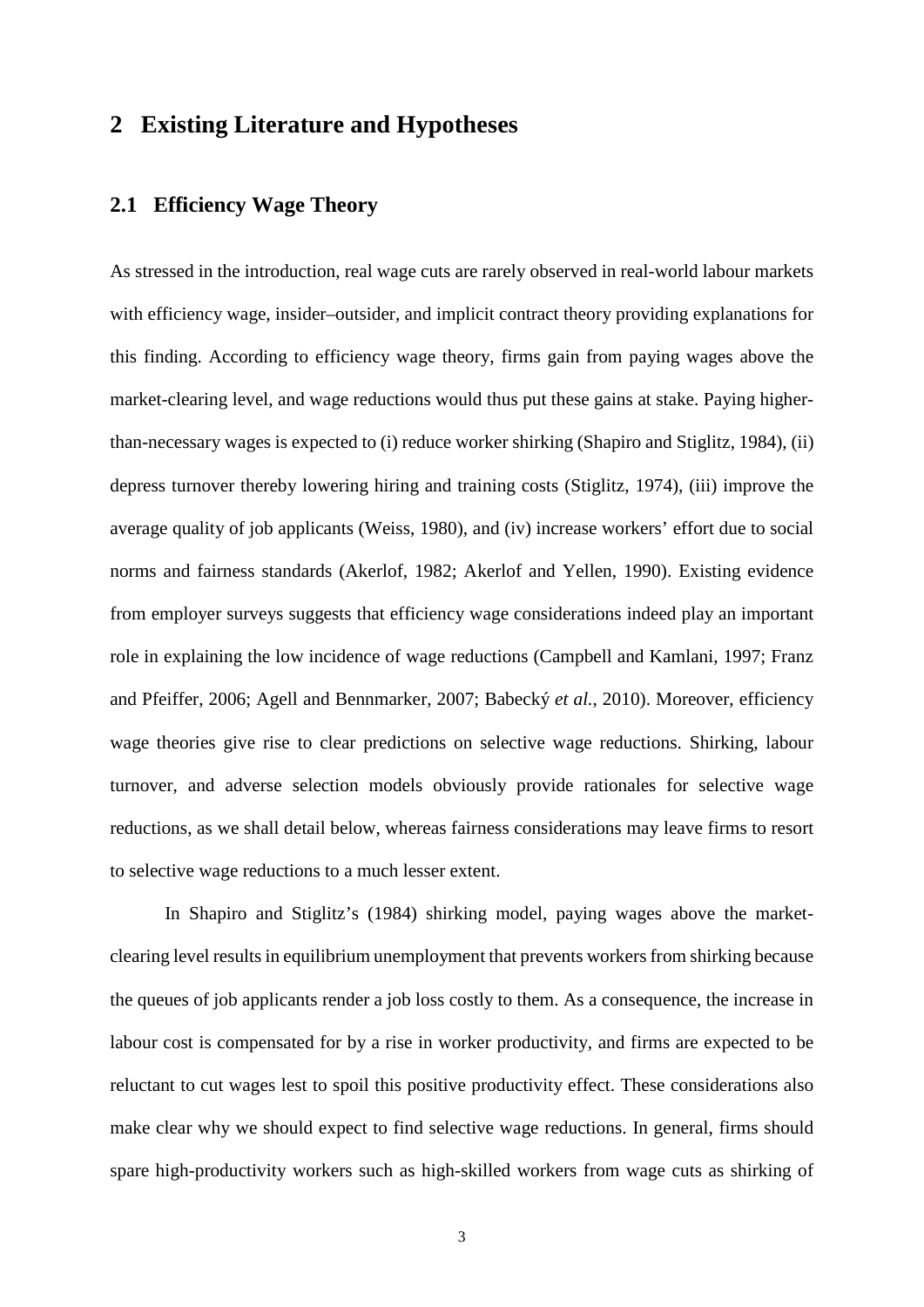these individuals is likely to greatly influence firms' profits. In a similar vein, firms should also spare workers with a high wage residual (given important observable characteristics that explain differences in productivity), which we will consider as a measure of individuals' unobserved performance in the firm (details are given in Sections 4 and 5 where we discuss our econometric approach and results). We also expect firms to be more reluctant to cut wages for workers whose output is more difficult to monitor like high-skilled or high-productivity workers, who are more likely to perform non-standard tasks (Babecký *et al.*, 2010; Du Caju *et al.*, 2012*b*). Furthermore, monitoring is likely to be more costly in large firms (Oi and Idson, 1999) that may therefore refrain to a greater extent from wage cuts. What is more, for firms operating in East Germany, which still shows a much poorer labour market performance than West Germany, wage cuts are likely to be less harmful.

Other than the shirking model, in Stiglitz' (1974) labour turnover model, efficiency wages are paid to decrease worker turnover resulting in savings on hiring and training costs. These savings compensate for the increase in labour cost.<sup>[2](#page-6-0)</sup> Furthermore, efficiency wages raise the average unobserved quality of the pool of firms' job applicants in Weiss' (1980) adverse selection model. Since turnover is particularly costly in case of high-productivity workers and these workers also have the highest propensity to quit in response to wage reductions in the adverse selection model, the labour turnover and the adverse selection model point at the same individual determinants of individual wage cuts as the shirking model (Du Caju *et al*., 2012*b*).

Another remarkable point was made by Howitt (2002): wage reductions should be less prevalent if labour costs are just a small part of total costs because in this case negative effects on productivity are likely to dominate positive labour cost effects on profits. Extending this argument to different subgroups of workers, we expect that an individual's probability of being hit by a real wage cut is larger if the share of workers with the same individual characteristics

<u>.</u>

<span id="page-6-0"></span><sup>2</sup> In line with this, Cornelißen and Hübler (2008) find for Germany that downward wage rigidity has a significantly negative impact on worker turnover.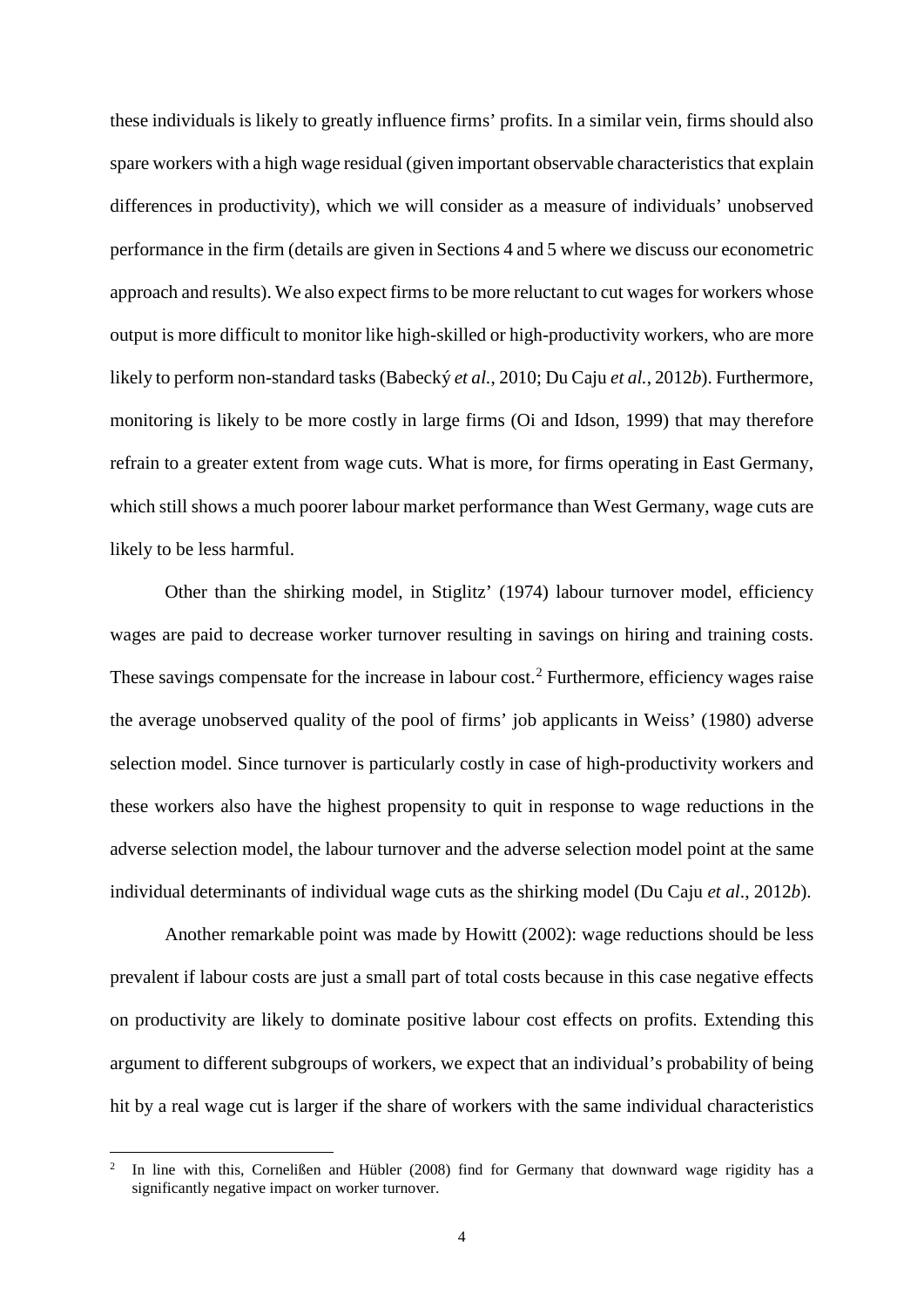in the firm's workforce is higher, as a larger share of similar workers in the workforce causes selective wage cuts for this group of workers to have a bigger impact on the firm's labour costs. Alluding to the well-known fourth Hicks–Marshall rule of derived labour demand, we will refer to the hypothesis that selective wage cuts are more likely for groups of workers representing a large part of the firm's workforce as the "importance of being unimportant".

# **2.2 Insider–Outsider Theory**

On top of efficiency wage theory, insider–outsider theory stresses that insiders possess bargaining power in the wage-setting process (Lindbeck and Snower, 1988), which they may well be able to use to prevent firms from implementing wage reductions. Obviously, different groups of workers may differ in their bargaining power. As a case in point, workers possessing high levels of specific human capital, i.e. more tenured workers, may be exempted from wage reductions (Holden, 1994; Malcomson, 1997). Implicit seniority wage contracts may be in place with high-tenured workers earning more than their actual productivity, however. As these workers may thus lack outside options offering comparable earnings, firms may be less reluctant to cut wages for high-tenure workers (Lazear, 1979). This argument is also in line with the finding by Blinder and Choi (1990) that firms tend to cut wages for workers earning above-productivity wages.

Insiders' bargaining power is also likely to be influenced by several firm characteristics such as the industrial relations regime or the profit situation. In Germany, industrial relations are characterised by a dual system of worker representation through trade unions and works councils (for details, see Addison *et al.*, 2010). In firms covered by collective agreements or having a works council, insiders should possess more bargaining power enabling them to prevent wage cuts to a greater extent. Moreover, these institutions may also foster implicit contracts, which are another reason given for the low incidence of real wage reductions. In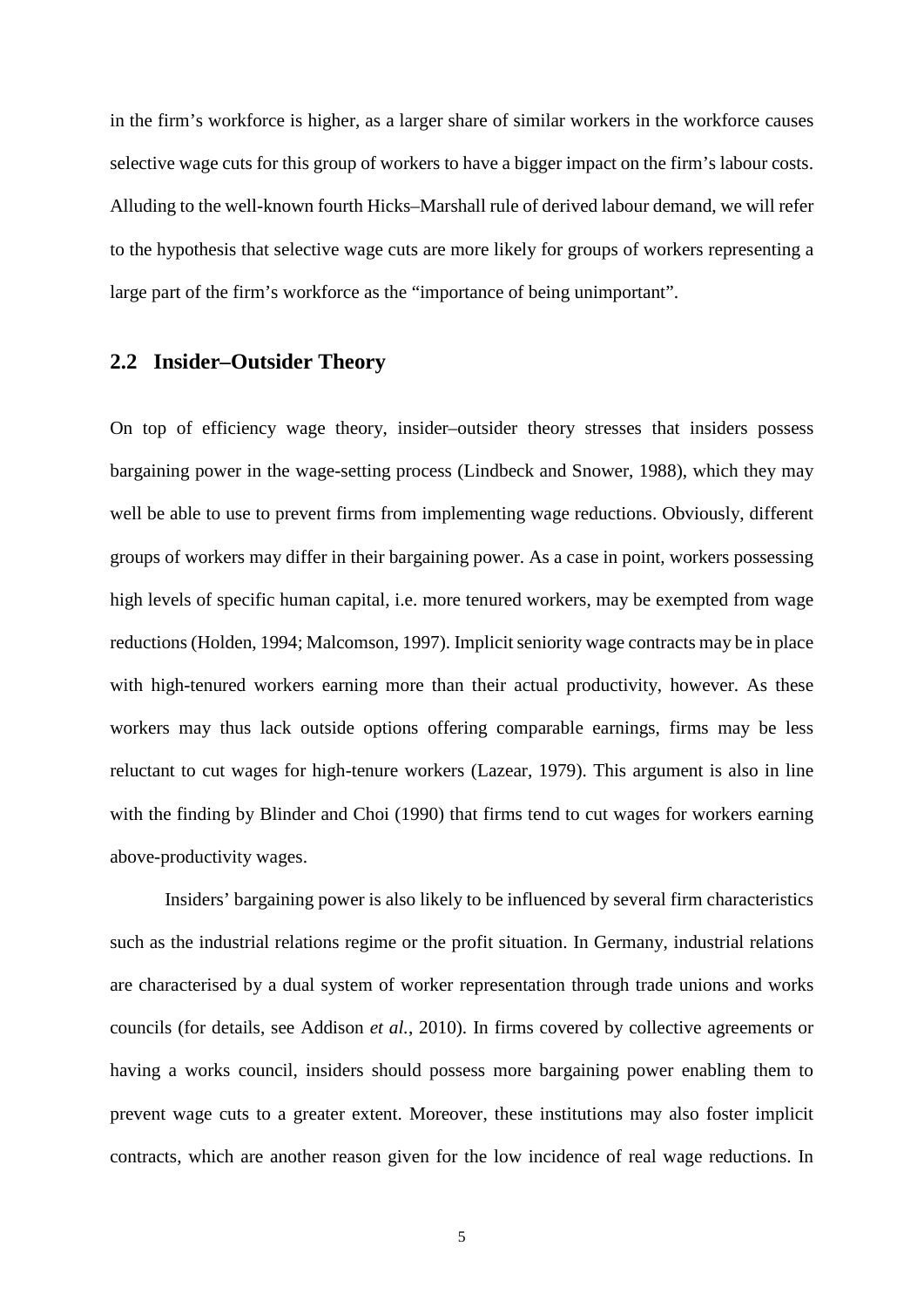particular, collective agreements at sector level are likely to prevent wage reductions, whereas this may hold to a lesser extent for collective agreements at firm level (Gürtzgen, 2009). Gartner *et al.* (2013) stress, however, that the existence of works councils or unions may also cause workers to regard real wage cuts as fair. For example, works councils may be able to credibly convince workers that wage moderation is necessary to increase competitiveness. Furthermore, in firms bound by collective agreements, wage cuts may not be perceived as unilaterally imposed by management. Finally, firms with a good profit situation can be expected to shy away from wage cuts and to share rents with their employees instead (Arai, 2003; Gützgen, 2009).

#### **2.3 Fairness Considerations**

-

Other than the efficiency wage and insider–outsider theories discussed so far, fairness considerations and the related empirical literature arrive at conclusions less favourable for selective real wage cuts. According to fairness models, firms abstain from reducing wages because workers are likely to lower effort due to reciprocity. As wage cuts are usually perceived as damaging by management, the empirical evidence on the reciprocity effects of wage reductions mainly relies on interview and survey studies. Two rare exemptions are the field experiments in Cohn *et al.* (2011) and Kube *et al.* (2013). In a natural field experiment, Kube *et al.* (2013) find that workers who had been hired at a certain wage showed significantly lower performance when starting the job and receiving a lower wage than expected.[3](#page-8-0) Furthermore, in a randomised field experiment, Cohn *et al.* (2011) observe teams of two salesmen in a temporary promotion campaign. Whereas a general wage cut to both team members is found to

<span id="page-8-0"></span><sup>3</sup> There are also some case studies on the effect of wage reductions on effort. For instance, Lee and Rupp (2007) find only a small and short-lived negative impact on effort following large and permanent pay cuts for commercial airline pilots in the US. They argue that this surprising result may be driven by this employee group's poor outside options during their period of observation and high absolute remuneration levels even after the pay cuts.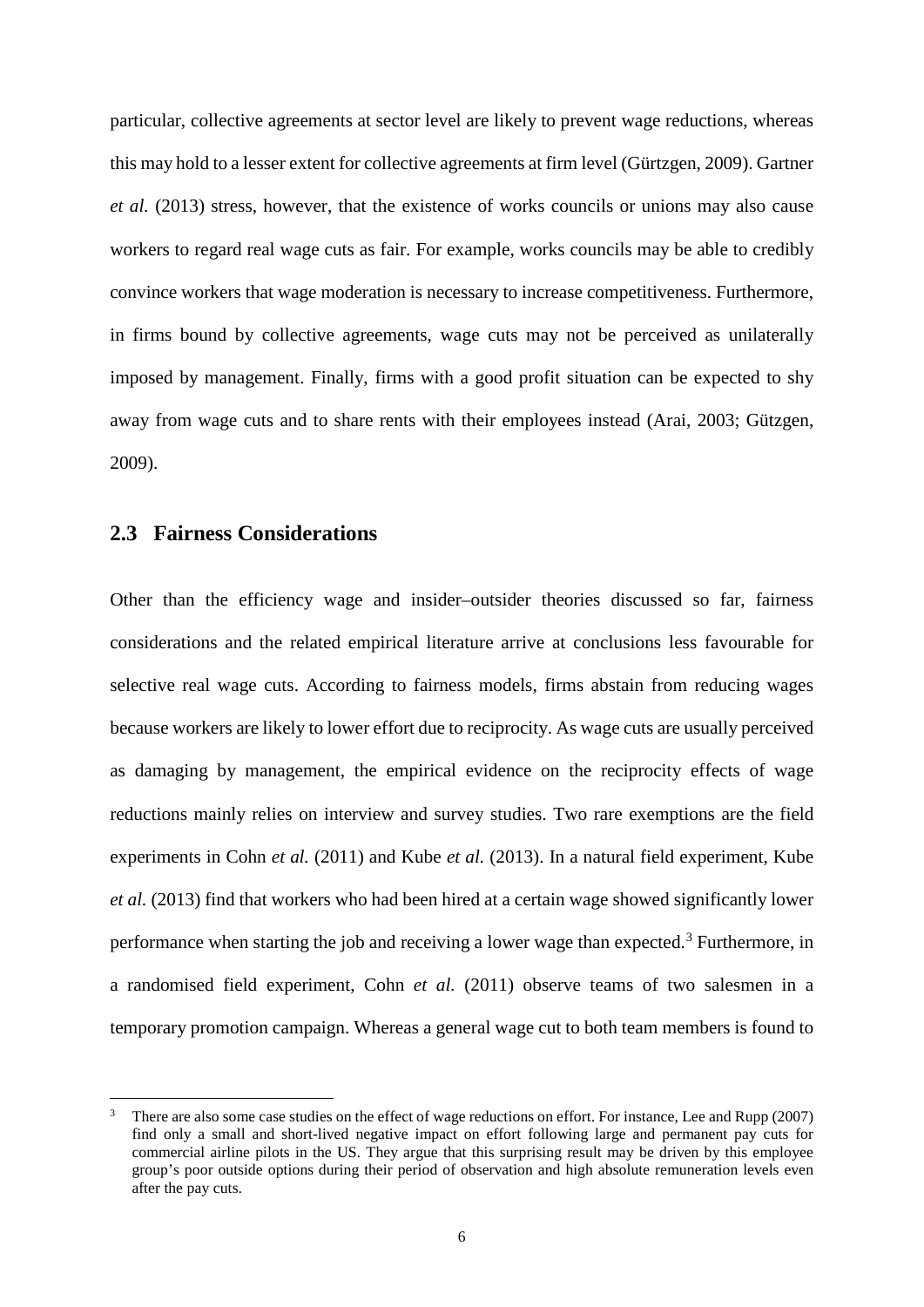significantly decrease the team's overall performance, a selective wage reduction has even worse consequences: reducing the wage for just one team member triggers a drop in this team member's performance that is more than twice the size of the overall drop in performance from a general wage reduction. Consequently, firms should generally avoid selective wage cuts.

That said, fairness considerations also stress that newly hired workers who lack a long history of interactions with the management and an established position in the firm are likely to possess looser fairness standards than more senior workers; they should thus accept a wage cut more easily (Fehr and Götte, 2005). Finally, from interviews with managers Blinder and Choi (1990) document that firms tend to reduce wages for workers who earn more than comparable workers for fairness standards. We should therefore expect firms to implement selective wage cuts among observationally similar workers, such as for those with positive wage residuals, in order to reduce wage dispersion among peers.

#### **2.4 Summary of Hypotheses and Econometric Specification**

All in all, we therefore arrive at the following characteristics likely to influence individuals' probability of being hit by a real wage reduction, provided that firms implement selective wage cuts: individual characteristics likely to matter are skills, tenure, and the wage residual. Whereas high-skilled individuals are expected to face a lower risk of a real wage cut, the effects of the wage residual and tenure could be either positive or negative. In particular, the effect of the wage residual allows us to test whether individuals with high unobserved performance are exempted from wage reductions or whether they face a higher risk of wage cuts, as these are used to reduce the wage dispersion among peers due to fairness considerations. To investigate which groups of workers are disproportionally hit by wage reductions, the share of workers with a real wage reduction and interactions of this share with individual characteristics are added. Next, interactions of individual characteristics and the share of individuals with the very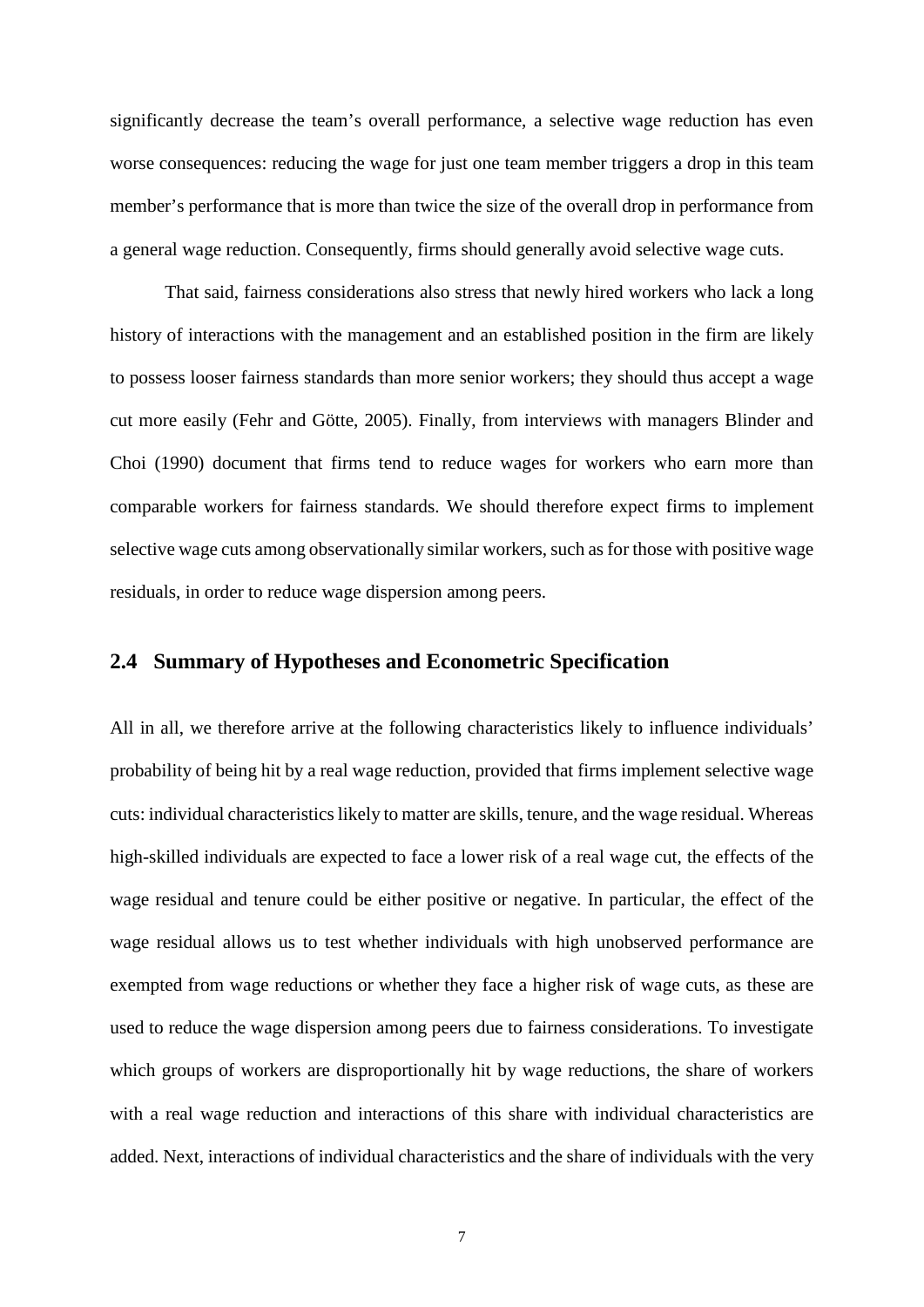same characteristics in the workforce are included to see whether the selectivity of wage cuts is larger for groups of workers forming a large part of the firm's workforce, i.e. whether it is indeed important to be unimportant. Finally, plant characteristics likely to matter are those capturing the industrial relations regime, the profit situation, and firm size.

#### **2.5 Existing Evidence and Contribution to the Literature**

The literature on wage rigidity<sup>[4](#page-10-0)</sup> is frequently focused on statistical differences between wage increases and wage decreases and the extent of nominal and real wage rigidities that can be derived from them. Many papers for example identify wage rigidities by a comparison of the observed distribution of wage changes with a distribution that would prevail under perfect wage flexibility, for a short literature survey for example see Du Caju *et al*. (2012b). The International Wage Flexibility Project collected data on individual wage changes of job stayers from thirteen countries (Dickens *et al*., 2007). It analyses the extent of real and nominal wage rigidity by comparing the extent of wage increases and decreases (Kahn, 1997; Dickens and Götte, 2006). Dickens *et al*. (2007) argue that countries with a stronger union presence are characterised by stronger wage rigidity. Comparable econometric approaches can be found for example in Knoppik and Beissinger (2003) for Germany and Du Caju *et al.* (2012*a*,*b*) for Belgium. These papers focus on the existence and extent of real and nominal wage rigidity and just control for individual characteristics in order to avoid biases from composition changes or split the sample into different sub-groups of workers, firms or sector in order to detect differences between these groups.

Another line of the literature uses individual wage changes of stayers in order to analyse the impact of shocks on the establishment level (Guiso *et al.*, 2005; Cardoso and Portela, 2009;

-

<span id="page-10-0"></span>We only include literature based on individual wages in our literature review. Therefore papers for example on aggregate wage changes within occupations (Campbell, 1997) or establishments (Kim et al., 2014) are not covered.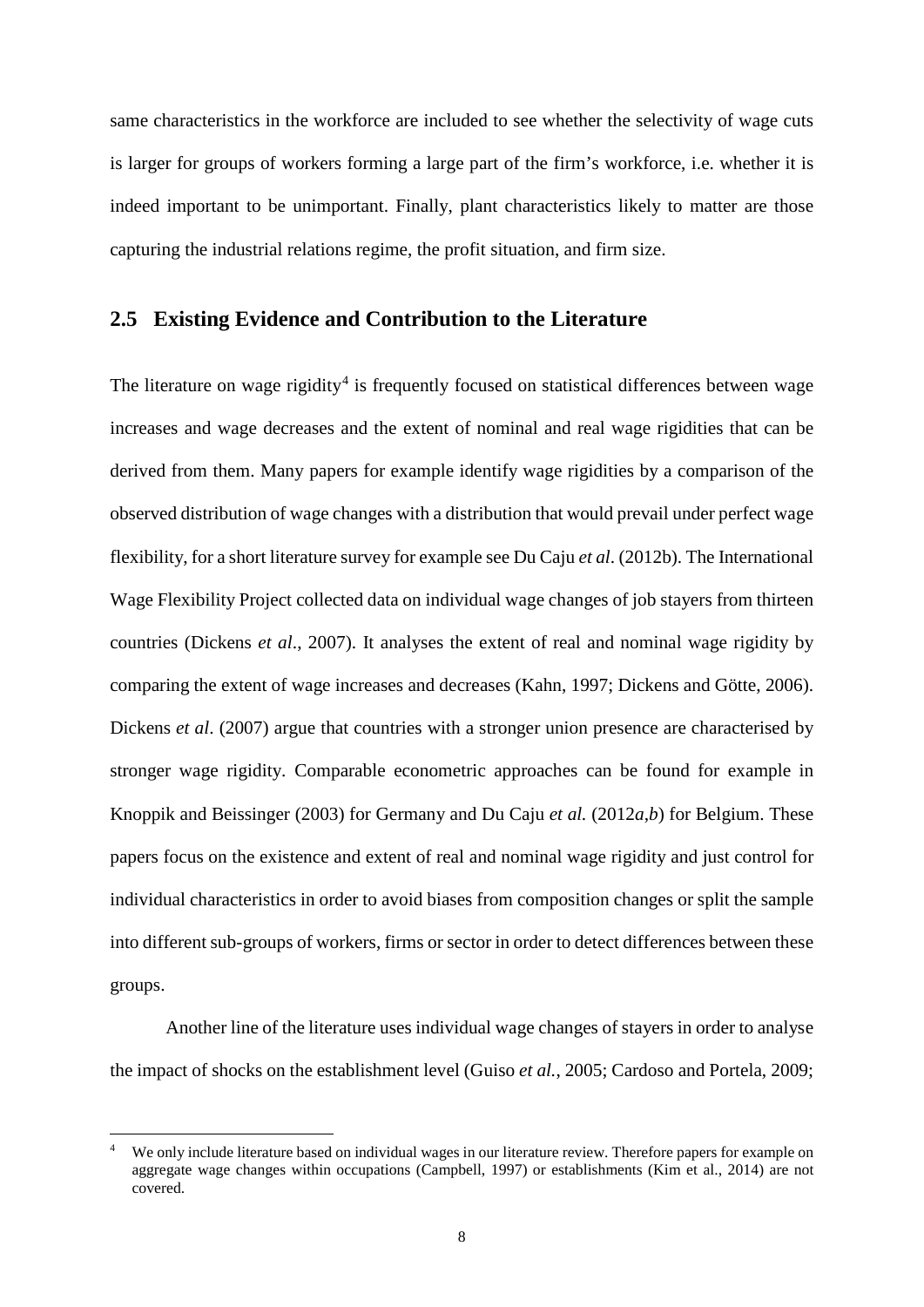Gürtzgen, 2014) or macro-economic shocks such as unemployment changes (Devereux, 2001; Devereux and Hart, 2006; Anger, 2011) on wages changes. These papers especially look at the correlation between the size of shocks, firm size as well as wage-setting institutions and negative wage changes<sup>[5](#page-11-0)</sup>. Also in this line of the literature the existence and extent of real and nominal wage changes is central and individual characteristics of employees are mainly included to avoid biases or observe bivariate differences between groups of workers, firms or sectors.

To the best of our knowledge, the only studies that investigate the impact of individual and firm characteristics on the basis of *individual* workers' probability of experiencing a real wage cut are Böckerman *et al.* (2007) with longitudinal payroll data for all workers in Finland and Du Caju *et al.* (2012*a*,*b*) with matched employer-employee panel data for Belgium. The latter papers calculate differences in the incidence of real wage cuts by using reduced samples for three age groups, two occupation groups and 15 sectors and formally test differences between these samples.<sup>[6](#page-11-1)</sup> In a second approach, they explain sector difference in the incidence real wage rigidity by differences in average age, share of blue collar workers, bargaining regime, firm sizes, and capital-labour ratios.

In the following, we try to improve on the existing evidence in several ways: Analogously to Böckerman *et al.* (2007), we investigate the joint impact of worker and firm characteristics on workers' probability of experiencing a real wage reduction. Our large data set for Germany allows us to base our investigation on a homogenous sample of young workers starting their first job – we only include employees with a maximum of five (or in a robustness

-

<span id="page-11-0"></span>We should add that another line of the literature is based on survey evidence of managers or human resource managers (Bewley, 1997; Franz and Pfeiffer, 2006; Agell and Bennmarker, 2007; Babecký *et al.*, 2010; Du Caju *et al.*, 2013).

<span id="page-11-1"></span>Note that this approach implies that differences between groups are fully attributed to one dimension. Joint differences between for example tenure and gender or firm size and collective bargaining coverage cannot be jointly controlled for.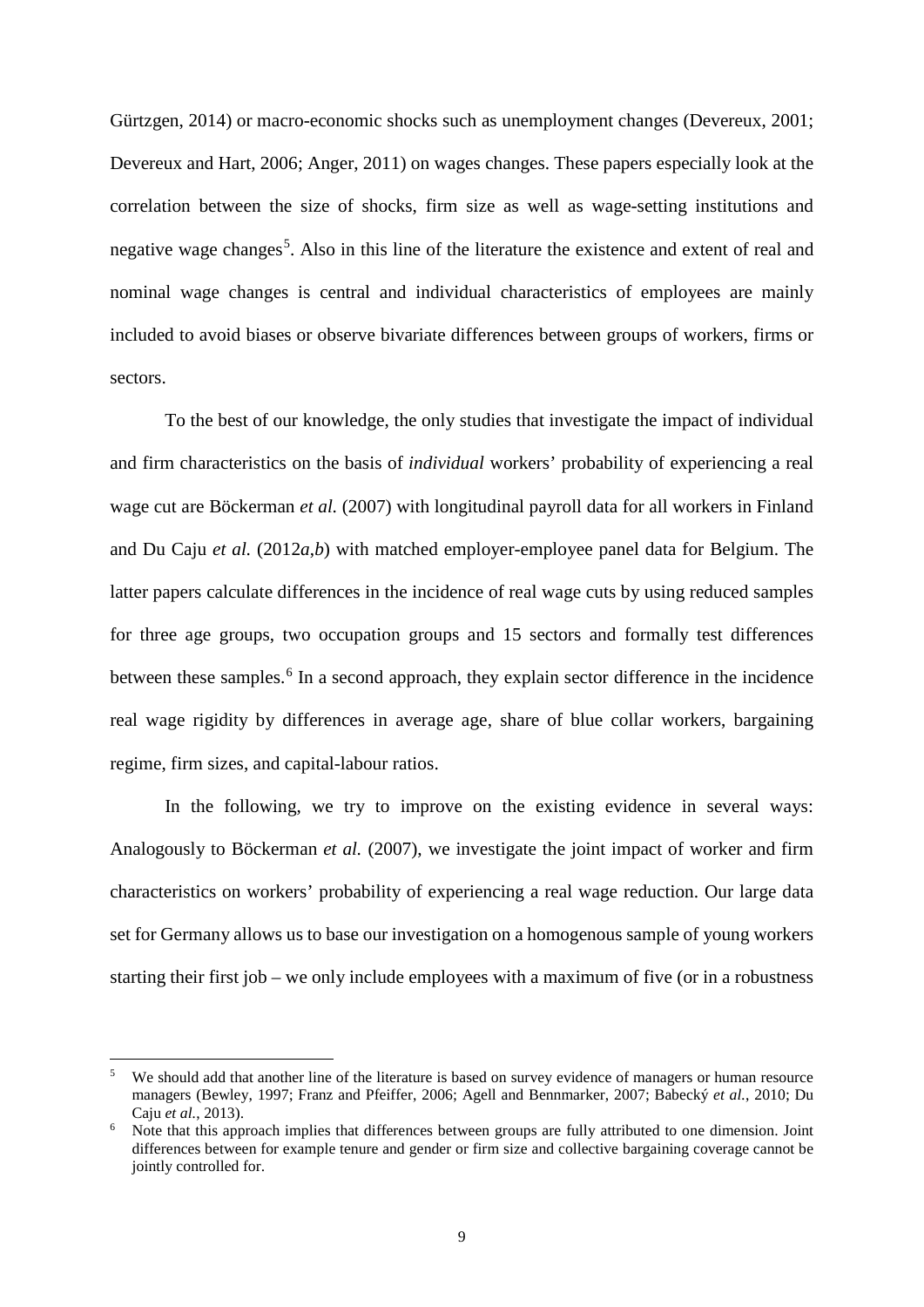check ten) years of tenure in their first job.<sup>[7](#page-12-0)</sup> This sample reduction allows us to eliminate unobserved heterogeneity between workers with respect to labour market histories and entry conditions that may be related to the risk of being hit by real wage reduction. Von Wachter and Bender (2006) for example show that wages of employer movers after apprenticeship training catch up with wages of stayers during the following years – this might mean that employer movers are systematically stronger shielded against wage cuts than those who have a longer tenure.

Entry wages and therefore probably rents of job entrants differ during the business cycle (Flinn, 1986; Von Wachter and Bender, 2006; Kahn, 2013; Stüber, 2013). When firms more than proportionally cut wages of employees with rents in comparison to their peers, cohorts who profited from favourable labour market conditions when they entered the labour market might be stronger affected by wage cuts. We therefore control for year of entry and therefore include business cycle effects on rents and wage changes. In addition, workers with different tenure are likely to show differences in their characteristics that are unobservable in our data, such as the attendance to (certified) training courses or certificates from previous employers. Training incidence is however correlated to wage changes (Zwick, 2011).

Since we use linked employer–employee data comprising almost all workers of a sample of firms who are covered by the social security system, we are also able to control for permanent firm differences in pay policies by including firm fixed effects. Furthermore, we are able to investigate which groups of firms' workers are disproportionally hit by wage cuts. As our data include detailed information on firms' workforce composition, we can also test the "importance of being unimportant" hypothesis, i.e. whether groups of workers with certain characteristics who represent a small block of firms' employment and labour costs are less frequent subject to

<u>.</u>

<span id="page-12-0"></span>As apprentices usually experience automatic yearly wage increases during their apprenticeship period, we exclude workers during their apprenticeship and consider those in their first skilled employment instead. Therefore, the equality of workers' experience and tenure only holds if we do not regard a previous apprenticeship as tenure.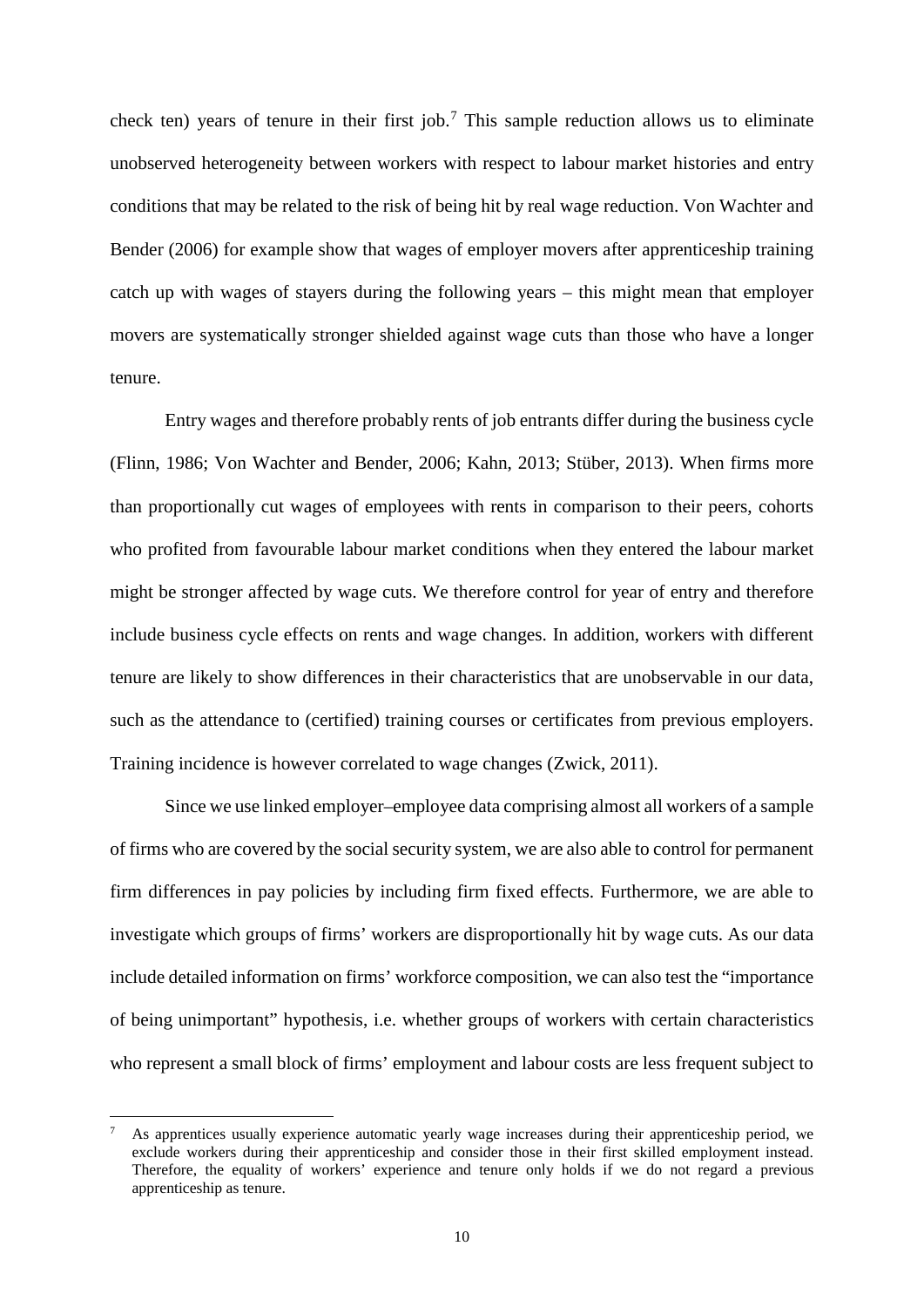wage reductions. Finally, we add workers' wage residual estimated from a Mincerian wage regression including several worker characteristics and firm fixed effects. This allows us to test whether firms selectively reduce wages in order to lower wage dispersion among similar workers as suggested by fairness considerations, or whether they exempt high-performers from wage cuts to prevent them from reducing effort or leaving the firm.

### **3 Data**

-

To investigate individual differences in the exposure to real wage cuts, this paper uses seven waves of the German linked employer–employee data set of the Institute for Employment Research, the LIAB cross-sectional model, comprising the years 2000–2006.<sup>[8](#page-13-0)</sup> The LIAB combines a yearly survey of the same plants (not companies) with administrative data coming from the notification procedure of the German social insurance system (for details on the data, see Alda *et al.*, 2005, or Jacobebbinghaus and Alda, 2007). While the plant survey includes information on plant size, sector, industrial relations, profitability, and workforce composition, the administrative data contains information on workers' gross daily real wage (deflated by the consumer price index), age, sex, nationality, schooling, and professional education at the 30th of June of each year. On average, more than 90 per cent of the workers in each plant who are covered by the social security system can be identified in the data. Due to the panel structure of the data set and the richness of the information contained, it is possible to both observe workers' professional career and their wage development as well as the characteristics of workers and their employers rendering the LIAB especially suitable for our purpose.

That said, we should make clear that our data set has three limitations important to our analysis (also compare Knoppik and Beissinger, 2003; Dustmann and Schönberg, 2009;

<span id="page-13-0"></span>This is an interesting period with boom and bust phases starting with a high increase in real GDP of more than three percent in 2000, a decline to minus 0.2 percent in 2003 and a recovery to a growth of real GDP of two and an half percent in 2006.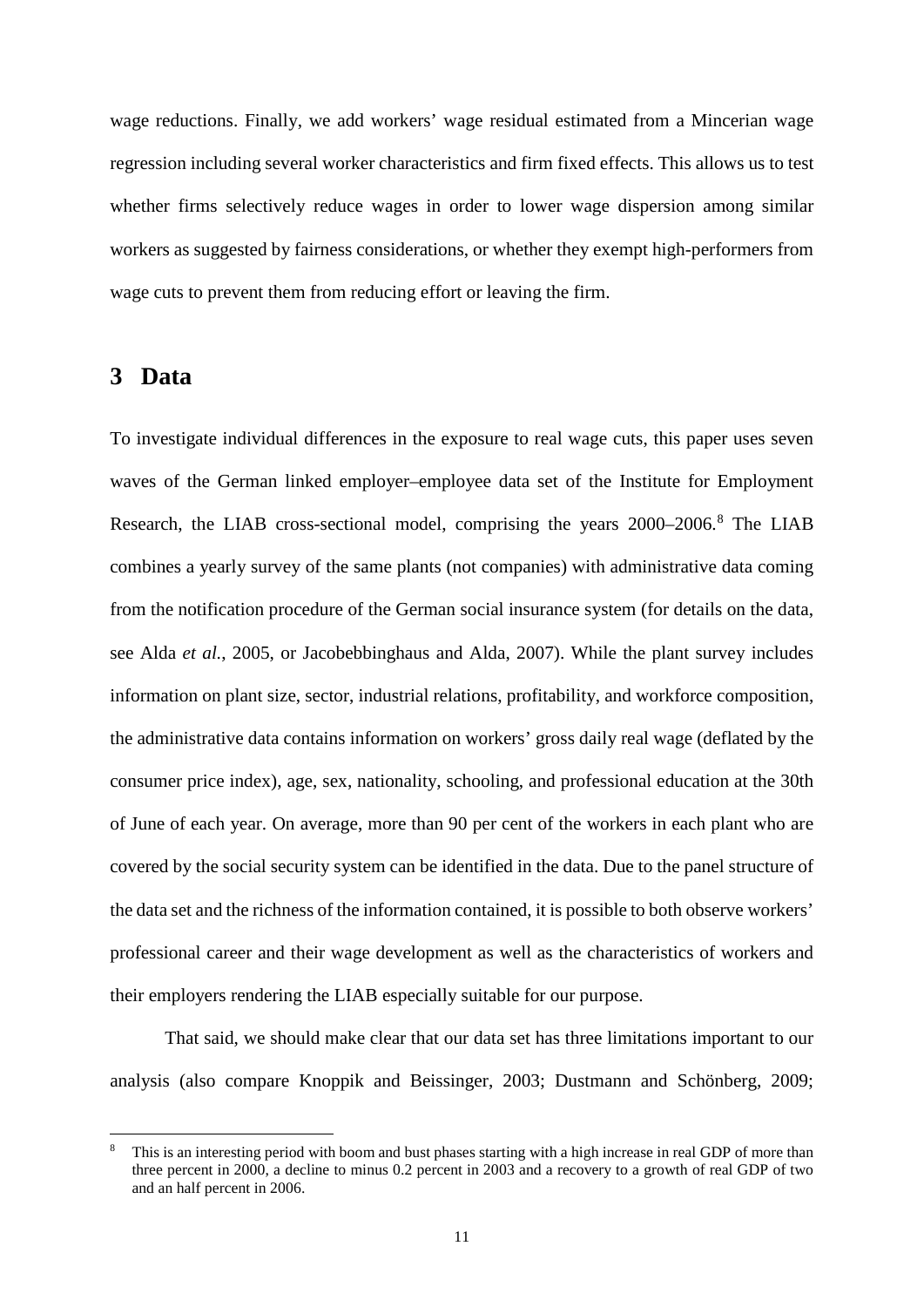Gürtzgen, 2014). First, the start of employment relationships is left-censored at 1st January 1975 for workers in Western Germany and 1st January 1992 for workers in Eastern Germany because the notification procedure of the social security system that produces our individual data was not in place before these dates in the respective part of Germany. We will show below that tenure and experience have an important impact on the incidence of wage reductions (Anger, 2011). Therefore it is important to have no employees without precise tenure or experience information in our sample of young employees in their first job. Second, wages are top-coded at the social security contribution ceiling. The average share of employees with censored observations is around 15 percent. In several papers, the censored observations are imputed using observable characteristics. We know, however, that wage censoring is not random and clustered at older, higher tenured and better educated employees. Many employees in addition have censored wage observations in several years after each other. This means however that the wage changes might be calculated on the basis of two imputed wages whose information basis for the imputation only changed with respect to tenure and experience from year to year. The problem of imputed wages is greatly reduced in our sample of young employees that only entails censored wage observations for 4.6 per cent of workers (also see Dustmann and Schönberg, 2009 who use a similar argumentation for reducing their sample to young employees). We accordingly exclude these individuals from our analysis.

A third limitation of our data set is that we observe daily gross wages rather than hourly wage rates<sup>[9](#page-14-0)</sup> and detailed information on working hours is missing. We just observe a qualitative measure distinguishing full-time and two sorts of part-time employment. For this reason, we restrict our analysis to individuals working full-time hours, for whom daily gross wages are comparable. For the interpretation of our following results, it is thus important to bear in mind that cuts in real daily wages may occur due to a fall in the wage rate or due to reduced (paid or

<u>.</u>

<span id="page-14-0"></span><sup>9</sup> Bonus payments are included in the hourly wages, however. This is important because bonus payments might vary during the economic cycle (Anger, 2011).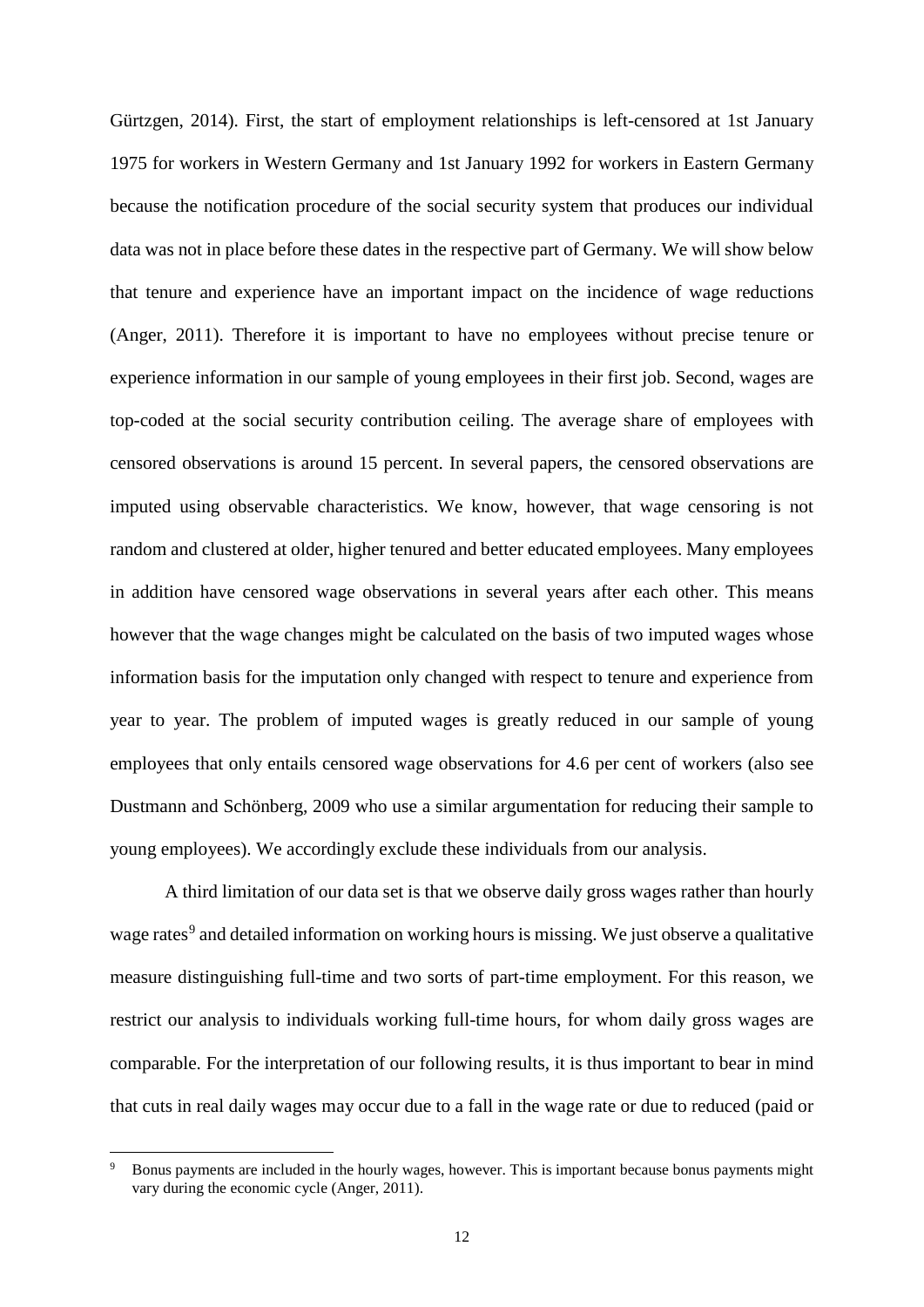unpaid) working hours (Anger, 2011). We argue, though, that this should not render our insights uninformative, as from a worker's point of view it is total real income that matters most, rather than the real hourly wage rate.

A comparison of our sample of young workers in their first job for a maximum of five years shows that young workers of course earn somewhat less, are more female and foreign born and more highly or low educated. They work more frequently in firms smaller firms with less labour representation and collective bargaining. Interestingly, the share of younger employees with wage reductions is not much smaller than in the full sample – this is in contrast to findings by Du Caju *et al*. (2012*b*) who report stronger wage insurance for younger employees.

## **4 Econometric Approach**

-

In a first step, we analyse the incidence of a real wage reduction of five per cent or more relative to the previous year for those workers who stay with the same plant using a linear probability model.[10](#page-15-0) As individual covariates, we include (i) individual characteristics, (ii) interactions of these characteristics with the share of the plant's workers experiencing a real wage cut, and (iii) interactions of these characteristics with the share of other workers of the same characteristics in the plant's workforce. The inclusion of interactions of individual characteristics and the share of workers with a real wage cut allows us to investigate whether groups of workers with certain characteristics are disproportionally subject to wage reductions if the number of those affected increases. Moreover, adding interactions of individual characteristics with the share of other workers of the same characteristics enables us to analyse whether groups of workers forming a

<span id="page-15-0"></span> $10$  Note that fitting probit models (without plant fixed effects) rather than linear probability models yields very similar results. The same holds when estimating complementary log–log models, which take into account that a real wage cut by five per cent or more is a quite rare event. Yet, estimating these non-linear binary response models does not allow us to include plant fixed effects in further analyses due to the incidental parameter problem, so that we stick to linear models in the following.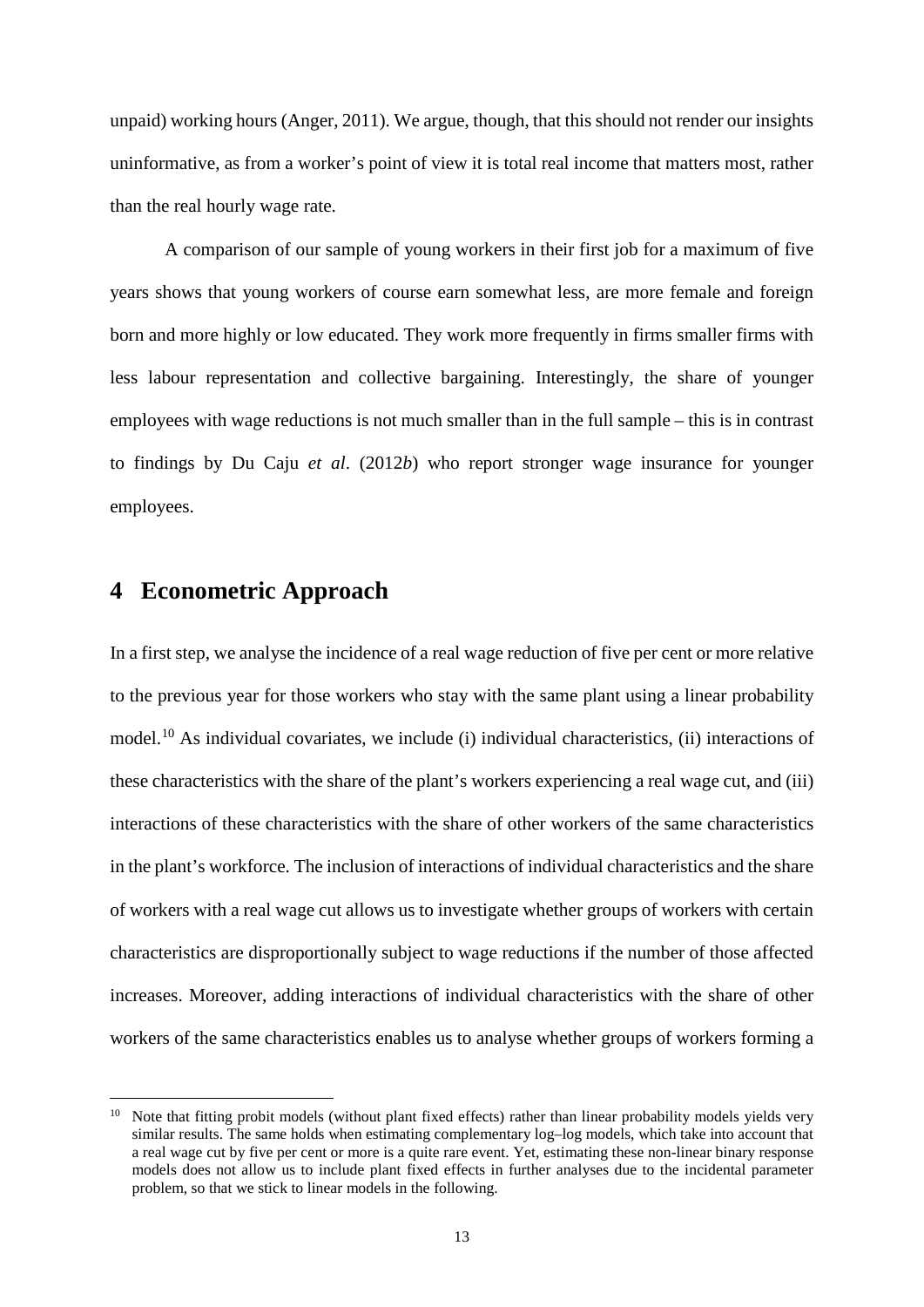small block of the plant's employment and labour costs are less often subject to wage cuts, i.e. the "importance of being unimportant" hypothesis. Note that all interaction terms (the shares of workers with certain characteristics and of workers hit by a wage reduction) are centred around their sample means. Hence, the slope coefficient for a certain characteristic can be interpreted as the partial effect for the average worker.

Following our theoretical considerations in Section 2, individual characteristics included are groups of education and tenure dummies.<sup>[11](#page-16-0)</sup> We further add a sex dummy and a dummy for German nationality as controls. Plant characteristics included are the shares of workers with the very same characteristics in the plant's workforce, the share of workers with a real wage reduction, the share of workers in their first jobs, a group of dummy variables capturing the plant's industrial relation regime (i.e. the existence of collective agreements either at sector or at firm level as well as works council existence), the percentage change in the plant's employment, a dummy for a good profit situation, a dummy indicating that management expects future employment decreases, groups of plant size as well as sector dummies, and a dummy for location in Eastern Germany. For descriptive statistics of key variables, see Table 1.

In a second step, we add plant fixed effects to our model and drop those plant covariates that are (almost) time-invariant such as sector dummies or the variables capturing the plant's industrial relations regime. Doing so rinses out permanent differences in plants' wage policies that may not be fully captured by our plant covariates and thus bases our insights on a firmer footing.

In a final step, we add workers' wage residual estimated from an extended Mincerian

-

<span id="page-16-0"></span><sup>&</sup>lt;sup>11</sup> We distinguish workers with three levels of education: low-skilled, medium-skilled (i.e. with an occupational degree), and high-skilled (i.e. with an academic degree) workers. Note again that in our sample of young workers in their first jobs tenure equals experience. Note further that we control for education and tenure years for young employees in their first job. Therefore, age dummies are highly correlated with the other covariates and we do not include them as regressors.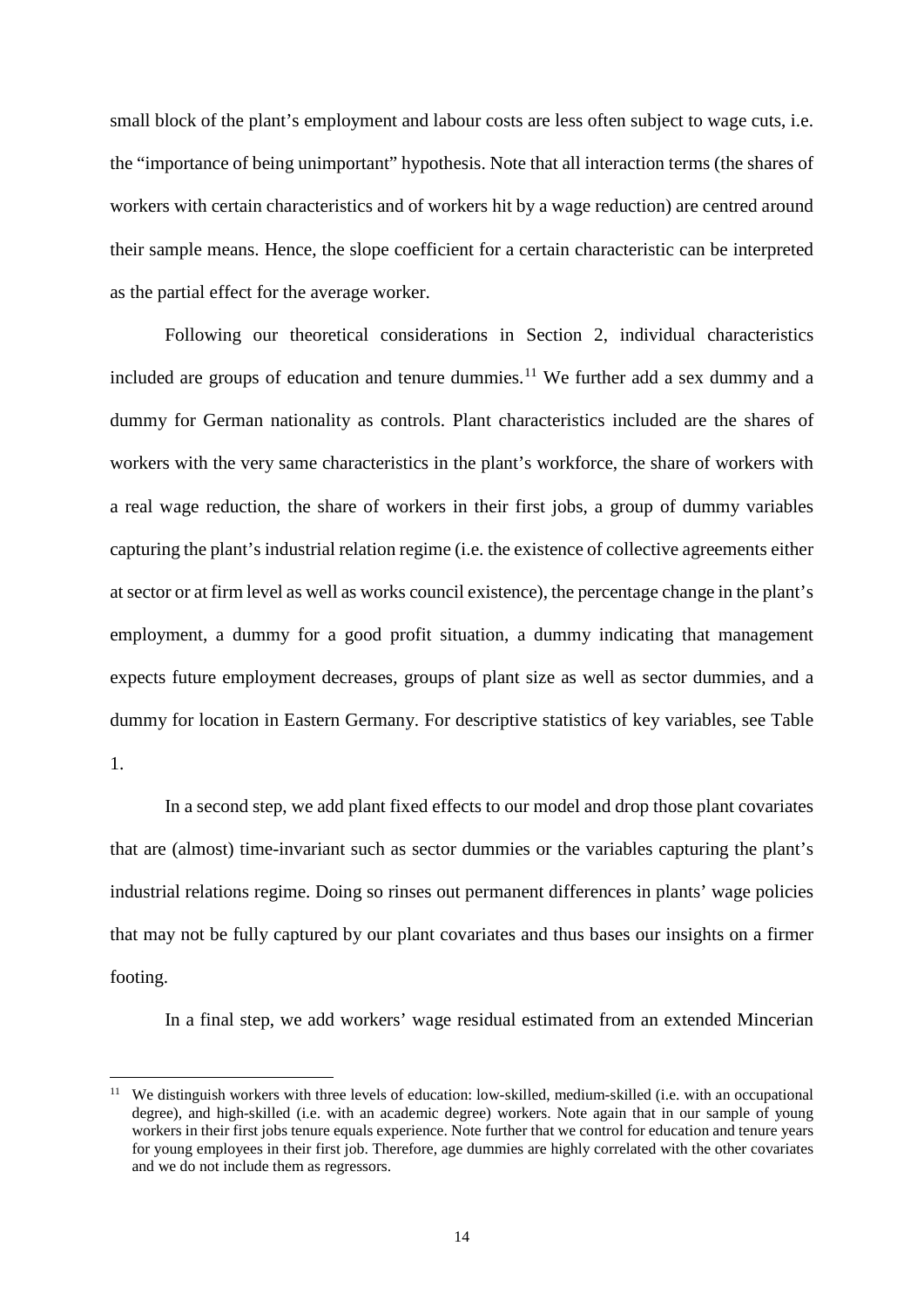wage regression for the previous year that includes several individual characteristics and a plant fixed effect as regressors to our wage reduction model.<sup>[12](#page-17-0)</sup> The idea for this extension is that the wage residual can serve as a measure of individual performance or a specific value of the worker to the plant, both of which are unobservable for the researcher and result in a higher wage for this worker compared to his or her peer group of workers with the same observed characteristics. Since a plant fixed effect is included in the wage equation used to estimate the wage residual, it captures individual wage differences caused by unobserved individual characteristics given the plant's wage policy. The inclusion of the wage residual thus allows us to test whether employers exempt high-performance workers, i.e. those with a high wage residual, from wage cuts to prevent them from reducing their effort or leaving the plant as predicted by several strands of efficiency wage theory, or rather implement wage cuts in such a way that wage dispersion among peers is reduced as suggested by fairness considerations.

As a robustness check, we also calculate differences between employee groups for nominal wage reductions instead of real wage reductions of more than five percent. Differences in the incidence of real and nominal wage cuts are a major theme in the previous wage rigidity literature (compare for example Du Caju, 2012b), we do not expect differences in the selectivity of wage cuts when we reduce the barrier needed for our definition of wage cuts to nominal wage cuts.

### **5 Results**

<u>.</u>

#### **5.1 Determinants of a Real Wage Reduction**

As discussed in the previous section, Table 2 shows the results from fitting linear models for individuals' probability of being hit by a real wage reduction of 5 per cent or more comprising

<span id="page-17-0"></span> $12$  Further details on the specification of the wage equation are given in Section 5.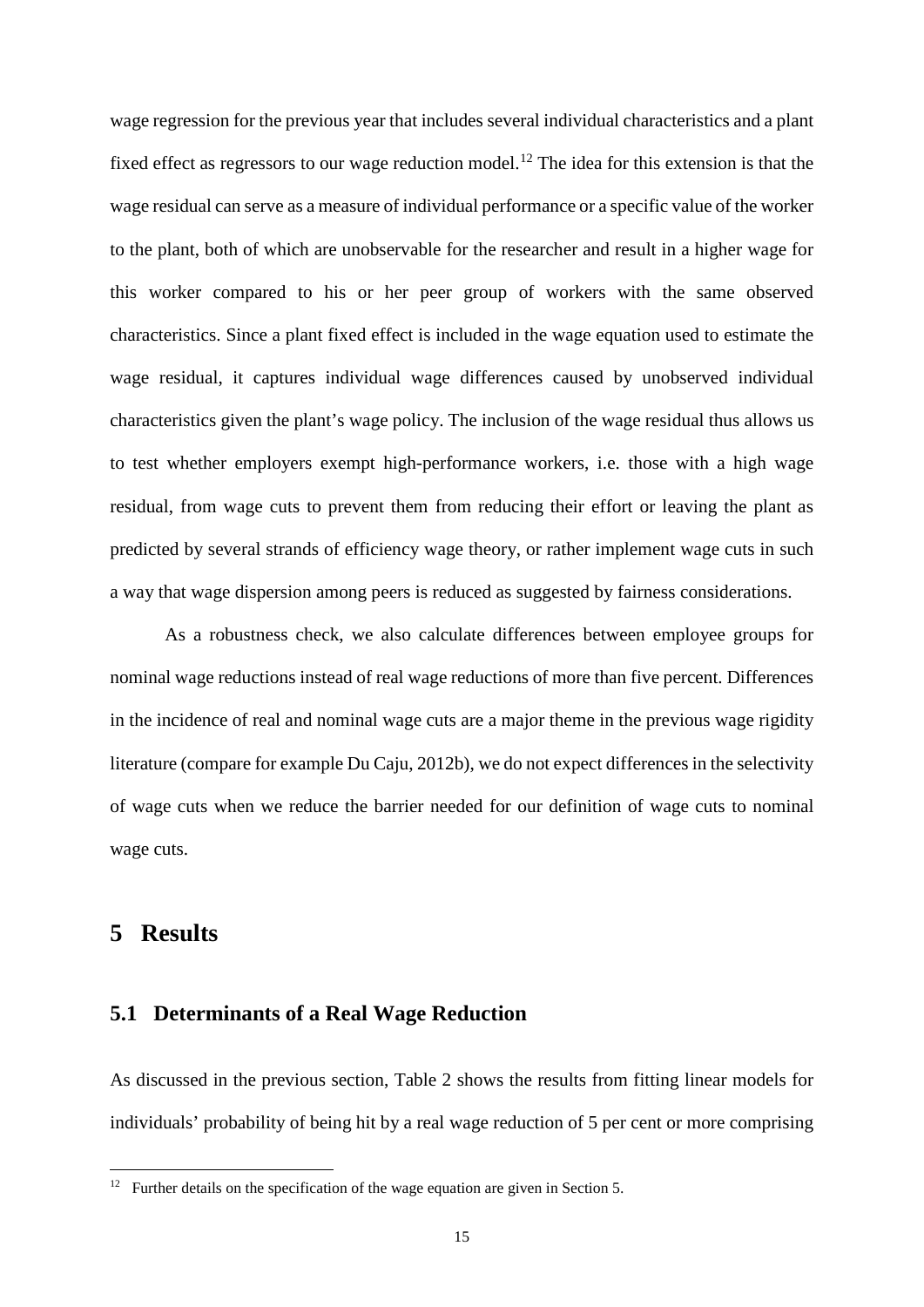several worker and plant characteristics (Model 1), plant fixed effects (Model 2), and the wage residual estimated from an extended Mincerian wage regression (Model 3). As can be seen from Model 1 in Table 2, we find strong evidence of selective real wage cuts. In line with earlier findings (Campbell, 1997; Kahn, 1997; Böckerman *et al*., 2007; Du Caju *et al*. 2012*b*), mediumskilled (high-skilled) workers have a 3.0 (1.6) percentage points lower probability of being hit by a real wage reduction than low-skilled workers (with the difference of the two effects not being statistically significant at the 10 per cent level). Whereas the effect for high-skilled workers is only statistically significant at the 10 per cent level, both effects are significant from an economic point of view, as only 13 per cent of workers experience real wage cuts in our sample of job starters (see Table 1). Furthermore, German and female workers are less often hit by real wage reductions. Du Caju *et al.* (2012*b*) do not find differences between the genders – this may be an artefact however because they just split their samples according to one worker characteristics dimensions and therefore cannot simultaneously take into account that women differ from men with respect to qualification and tenure. In addition, the risk of being subject to a wage reduction is significantly lower for workers with low tenure.<sup>[13](#page-18-0)</sup> Previous empirical literature shows that the incidence of wage rigidity increases over the life cycle comparing 10 year age groups (Du Caju *et al.*, 2012*b*). We find that this process already starts during the first tenure years. Yet interestingly, plants with a high share of low-tenure workers (two or less years of tenure) more often (have to) resort to real wage cuts. One reading of this finding is that plants that recently have expanded their workforce avoid firing these new hires when being forced to reduce their labour costs and cut wages instead – with the burden of wage reductions being shouldered by all of the plants' employees rather than by the newly hired exclusively.

-

<span id="page-18-0"></span><sup>&</sup>lt;sup>13</sup> One may wonder whether the positive impact of tenure on the risk of a real wage cut is the result of just considering workers with at most five years of tenure and reverses for more tenured workers. As a check of robustness we therefore redo our analysis for the larger sample of workers with at most ten years of tenure (again in their first job). As can be seen from Table A.2, which reports the coefficients for the tenure dummies only because those of other regressors are almost the same, this does not change our results.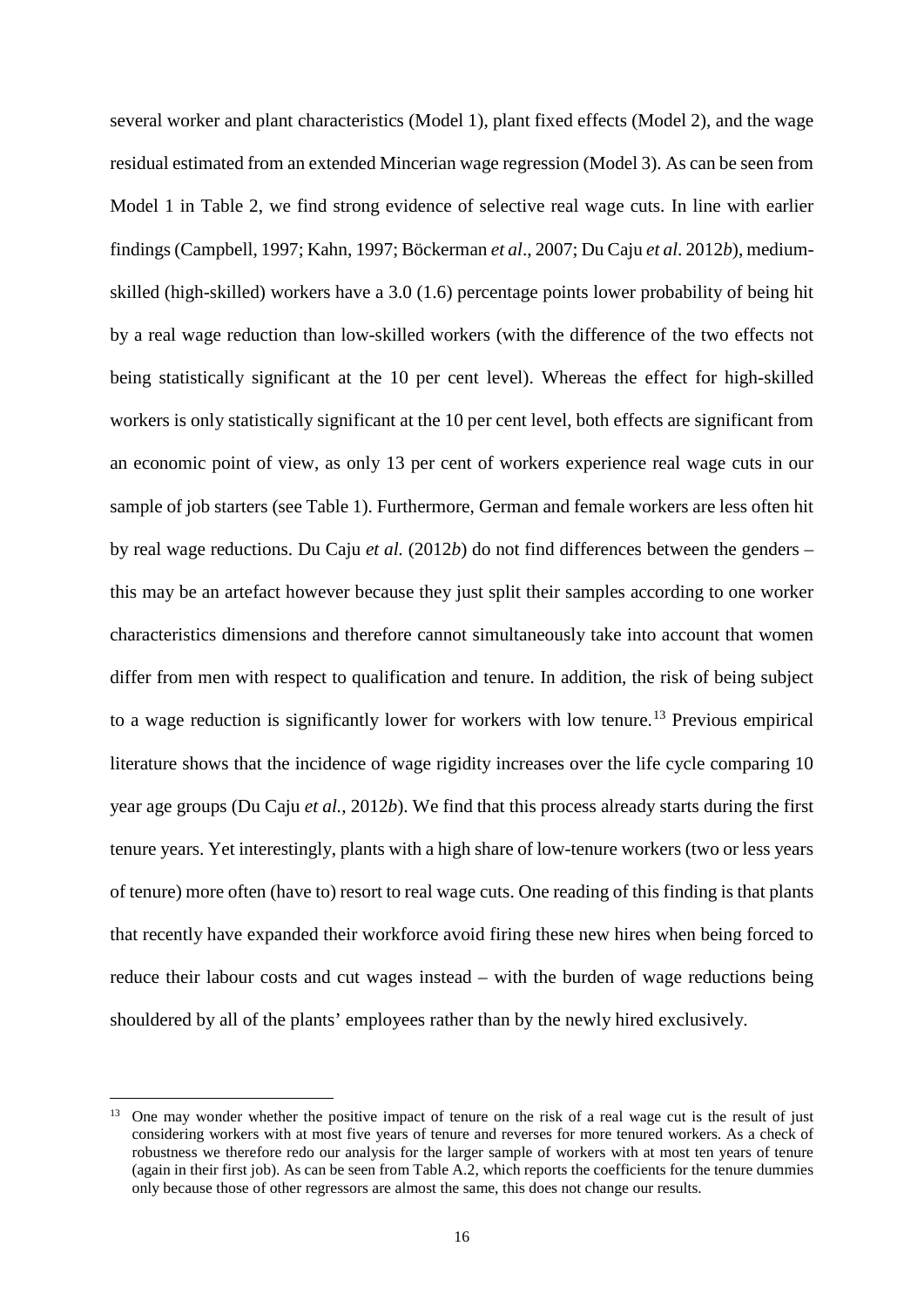Unsurprisingly, we also find that the share of the plant's workers affected by a real wage reduction increases the individual probability of a wage cut. As can be seen from the coefficient of the share of workers with a real wage reduction, the partial effect for the reference group of non-German, male, and low-skilled workers with two years of tenure is clearly below unity, so that this group is less than proportionally hit by wage reductions. Adding the interaction effects of the share of those affected and the respective individual characteristics, we see that non-German, male, and low-skilled workers with three or four years of tenure are nearly proportionally hit by real wage reductions, whereas those with five years of tenure are more than proportionally subject to wage cuts. Given the large positive interaction effect for highskilled workers, all subgroups of workers with an academic degree are less than proportionally hit by wage reductions. As a consequence, real wage cuts seem to be highly selective with workers' skills and tenure being two crucial dimensions.

There is only slight evidence in line with the "importance of being unimportant" hypothesis stating that employers are more prone to selectively reduce wages for groups of workers who form a large fraction of the plant's workforce, as this arguably has a big impact on overall labour costs. We find that the share of workers with a certain characteristic in the firm's workforce, say three years of tenure, increases the individual risk of workers with the very same characteristic, viz. three years of tenure, to experience a wage reduction.<sup>[14](#page-19-0)</sup> Yet, these positive effects are generally not statistically significant, with some few exceptions such as medium-skilled workers or those with three years of tenure, and of modest size.

Turning to plant characteristics, we find that working for a plant covered by a collective agreement at sector level significantly decreases the likelihood of facing a real wage reduction (see also Devereux and Hart, 2006; Du Caju *et al*., 2012*a*), whereas neither the profit situation nor managers' expectations about future employment changes have a significant impact. What

<u>.</u>

<span id="page-19-0"></span><sup>14</sup> A positive interaction effect between the incidence of real wage cuts for females and their share in the workforce is also found by Böckerman *et al.* (2007) in some of their models.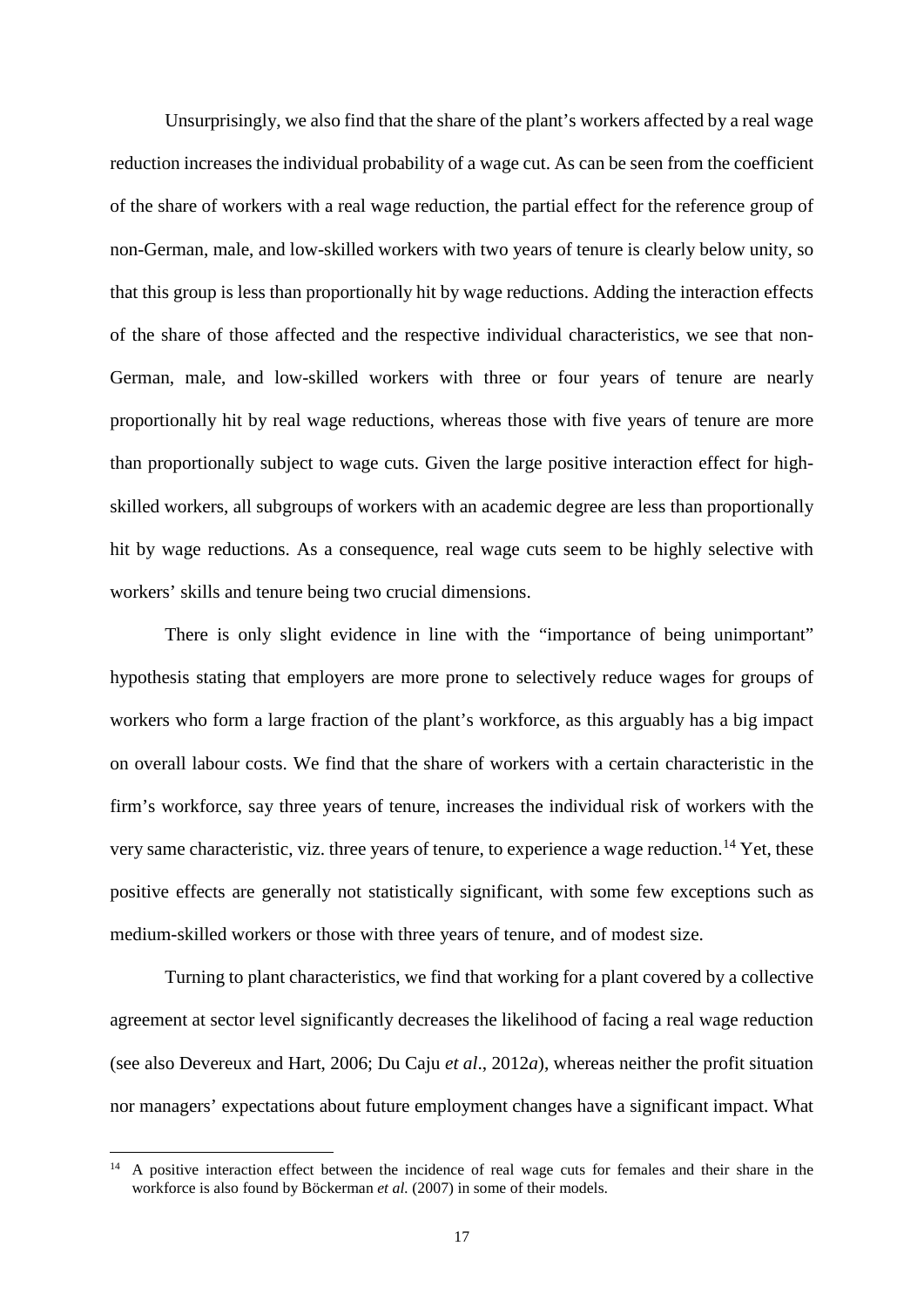is more, small plants resort to wage cuts more often than large plants (see also Böckerman *et al*., 2007; Du Caju *et al.*, 2012*b*) as do Eastern German compared to Western German plants, which is clearly in line with our expectations.<sup>[15](#page-20-0)</sup>

Adding plant fixed effects to the model does not change the picture (see Model 2 in Table 2). Our findings are thus not driven by unobserved differences in plants' time-invariant wage policies. In particular, all coefficients of individual characteristics are of similar magnitude as before, so that we are still left with strong evidence of highly selective wage cuts.

#### **5.2 Including Workers' Wage Residual**

-

Further including the wage residual estimated from an extended Mincerian wage regression for the previous year provides additional insights (see Model 3 in Table 2). As regressors to the wage equation we include a group of education dummies, a sex dummy, a dummy for German nationality, age (linearly and quadratic), tenure (linearly and quadratic), a group of dummy variables capturing the tenure in the previous job, a dummy variable indicating whether this job is the individual's first one, and a plant fixed effect. Table A1 in the appendix exemplarily reports the estimates for the year 2000. The very same model has been estimated for the years 2001–2006 with estimated coefficients being very similar to those reported for the year 2000. Note that in these regressions observations for all full-time employed workers are included in order to consider plants' entire workforce, with top-coded wages being multiply imputed according to the method proposed by Addison *et al.* (2010).<sup>[16](#page-20-1)</sup>

While including the wage residual to the model does not change much for the other variables included, we find that workers with a higher wage residual face a significantly lower

<span id="page-20-0"></span><sup>&</sup>lt;sup>15</sup> Note that running separate regressions for workers employed by Western and Eastern German plants does not change our insights.

<span id="page-20-1"></span><sup>&</sup>lt;sup>16</sup> Our results remain virtually unchanged when estimating individuals' wage residuals from (i) a joint wage regression for all years, (ii) yearly wage regressions excluding plant fixed effects, or (iii) yearly wage regressions excluding individuals with top-coded wages.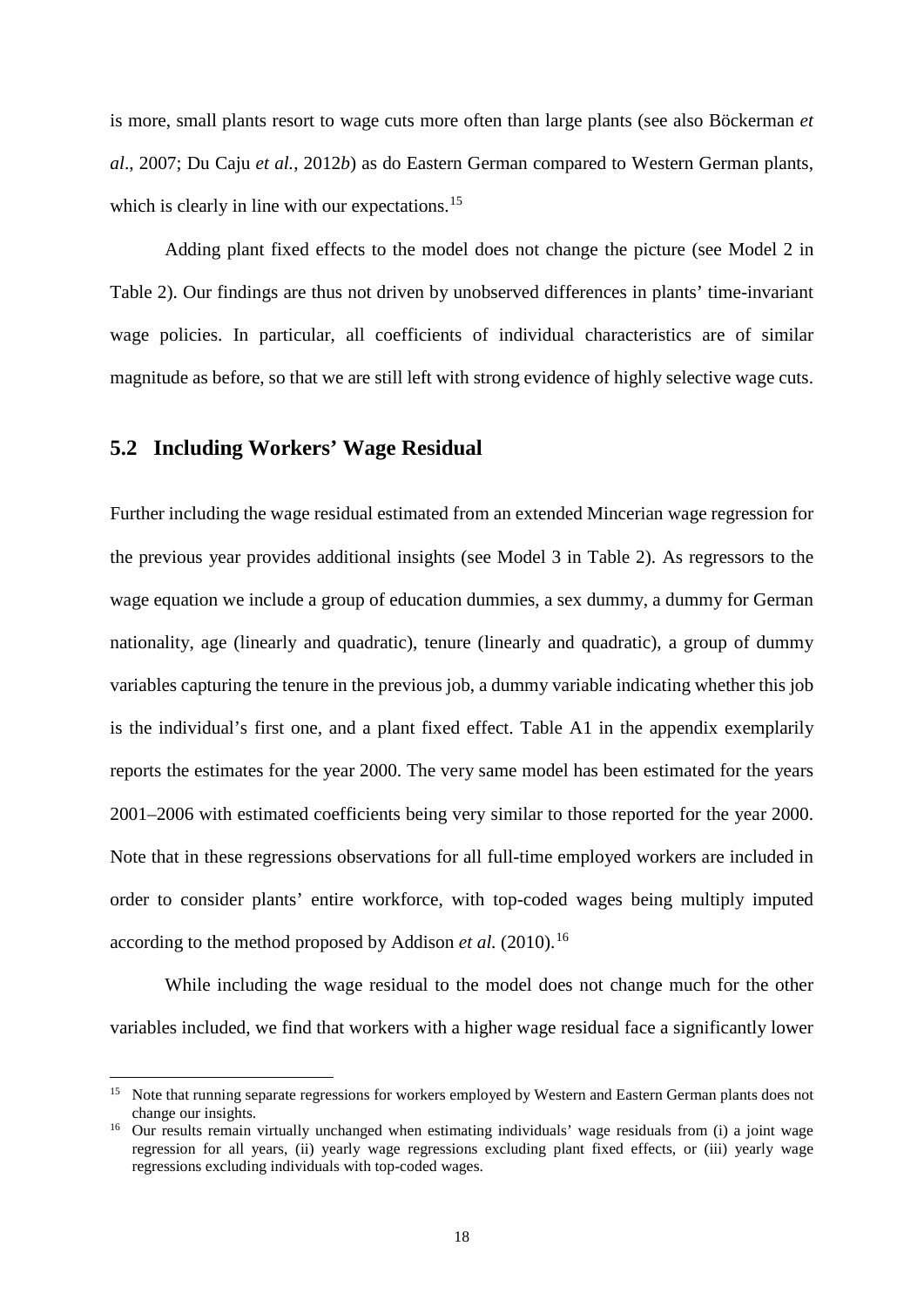probability of a real wage cut. Earning 10 per cent more than one's peers (i.e. other workers in the same plant with the very same individual characteristics) decreases the probability of a real wage cut by about 2.8 per cent on average.<sup>[17](#page-21-0)</sup> In the light of our discussion in Section 2, we interpret this finding as an indication that plants selectively spare high-performance workers from real wage cuts, thereby avoiding increased turnover and/or decreased effort of this crucial group of workers. Whereas this finding is in line with theoretical considerations relying on nonfairness efficiency wage and insider–outsider models, it is clearly at odds with fairness considerations pressing employers to use wage cuts in such a way to reduce wage dispersion among peers.<sup>[18](#page-21-1)</sup>

According to our hypothesis, selectivity is comparable for real and nominal wage reductions. We present our preferred Model 3 from Table 2 with nominal wage reductions as dependent variable in Table A3 in the Appendix. Also replication of the more parsimonious models 1 and 2 in Table 3 with nominal wage rigidities leads to more or less the same results.

#### **5.3 Heterogeneities by Industrial Relations**

Up to now, we have controlled for industrial relations either by a group of industrial relations dummies or a plant fixed effect and thereby have restricted the individual and plant characteristics to show the same impact on individuals' probability of being hit by a real wage reduction in plants with different industrial relations regimes. Yet, the existence of collective agreements or works councils may affect employers' ability to engage in selective wage cuts.

<span id="page-21-0"></span>As the wage residual is estimated from a wage equation for the previous year, one might argue that a positive wage residual just reflects above-average working hours, say, because of working overtime in that year, and therefore is likely to be reversed in the current year. Clearly, this would cause the residual to have a positive impact on the wage reduction probability rather than a negative which is found here. While we cannot rule out that the wage residual indeed reflects such working hours fluctuations, the positive impact found would thus be even more pronounced if these fluctuations were absent. Therefore, our conclusions are not driven by this point. -

<span id="page-21-1"></span><sup>&</sup>lt;sup>18</sup> We also checked whether the effect of the wage residual is symmetric or differs for positive and negative residuals. We found a somewhat weaker effect for positive than for negative residuals. This did not change our results, however.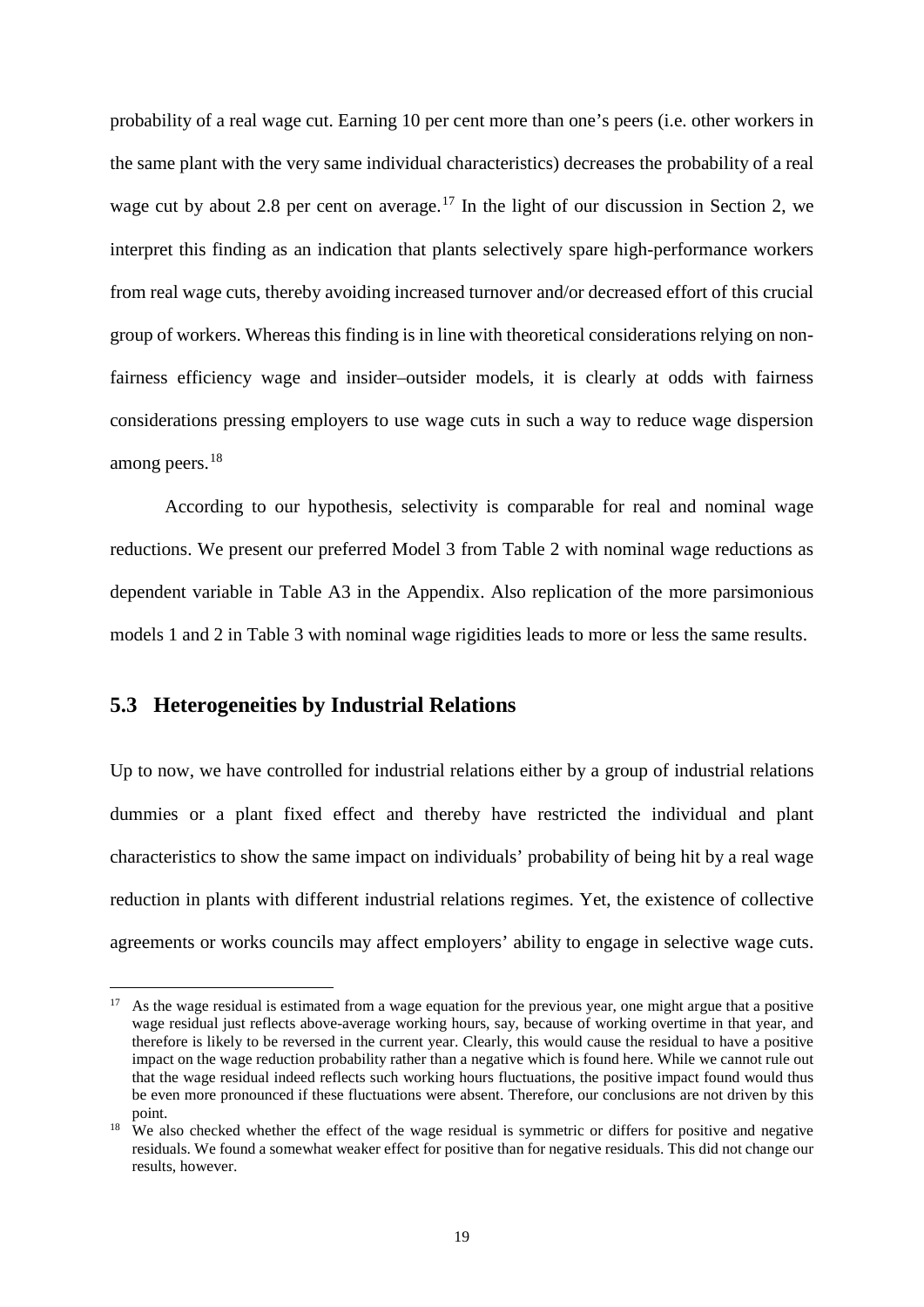The subgroups of workers employed by plants bound by collective agreements or having a works council may therefore show different selectivity patterns in wage cuts than those found when pooling all plants.<sup>[19](#page-22-0)</sup> To check this, we repeat our analysis for workers employed by three subgroups of plants: (i) plants covered by a collective agreement at sector level, (ii) plants bound by an agreement at firm level, and (iii) plants with a works council. As can be seen from Table 3, which reports linear models for the individual wage reduction probability of these three groups of workers (analogous to Model 3 in Table 2), our findings for all firms also hold in these three subgroups, with only little differences across groups.<sup>[20](#page-22-1)</sup>All in all, we thus find clear and robust evidence that employers make use of selective real wage cuts.<sup>[21](#page-22-2)</sup>

# **6 Conclusions**

-

In this paper, we have investigated whether employers who (have to) reduce real wages do so in a selective manner. Using German linked employer–employee panel data for the homogenous group of young workers in the first five years of their first job, we fitted linear models for individuals' probability of experiencing a real wage cut of at least five percent including plant fixed effects that control for permanent differences in plants' wage policies. We find clear evidence that firms resort to selective wage reductions in line with insider–outsider

<span id="page-22-0"></span><sup>&</sup>lt;sup>19</sup> Note, however, that in our period of observation a growing number of collective agreements include so-called opening clauses and, in the case of firm-level contracts, company-level pacts for employment and competitiveness (e.g. Bellmann *et al.*, 2008). These give bargaining partners the opportunity to cut wages in a similar manner as in individual contracts provided certain requirements stipulated in the clauses are met.

<span id="page-22-1"></span><sup>&</sup>lt;sup>20</sup> In further regressions, we also redid this analysis for even finer subgroups of plants such as plants with both a works council and a collective agreement at sector level. This did not change our findings.

<span id="page-22-2"></span><sup>&</sup>lt;sup>21</sup> Obviously, (selective) wage cuts are only one alternative for employers to decrease labour costs. Another alternative is to rely on (selective) layoffs. To see whether plants resort to selective layoffs and which groups of workers are more likely to be laid off, we estimated a linear model for the individual probability of job termination mirroring Model 3 from Table 2. As can be seen from Table A.4, several regressors have an analogous impact as in the wage reduction equation such as workers' wage residual, skills, and nationality, thereby further substantiating our findings, whereas covariates such as tenure and sex point in the opposite direction. These findings might be a first indication that some employee groups such as higher educated employees and employees with unobservable positive characteristics are strongly shielded against negative shocks both in terms of wage and employment stability. Other workers such as females or employees in their first and second year of employment have a lower risk to suffer wage reductions. However, this comes at the cost of a higher employment termination risk.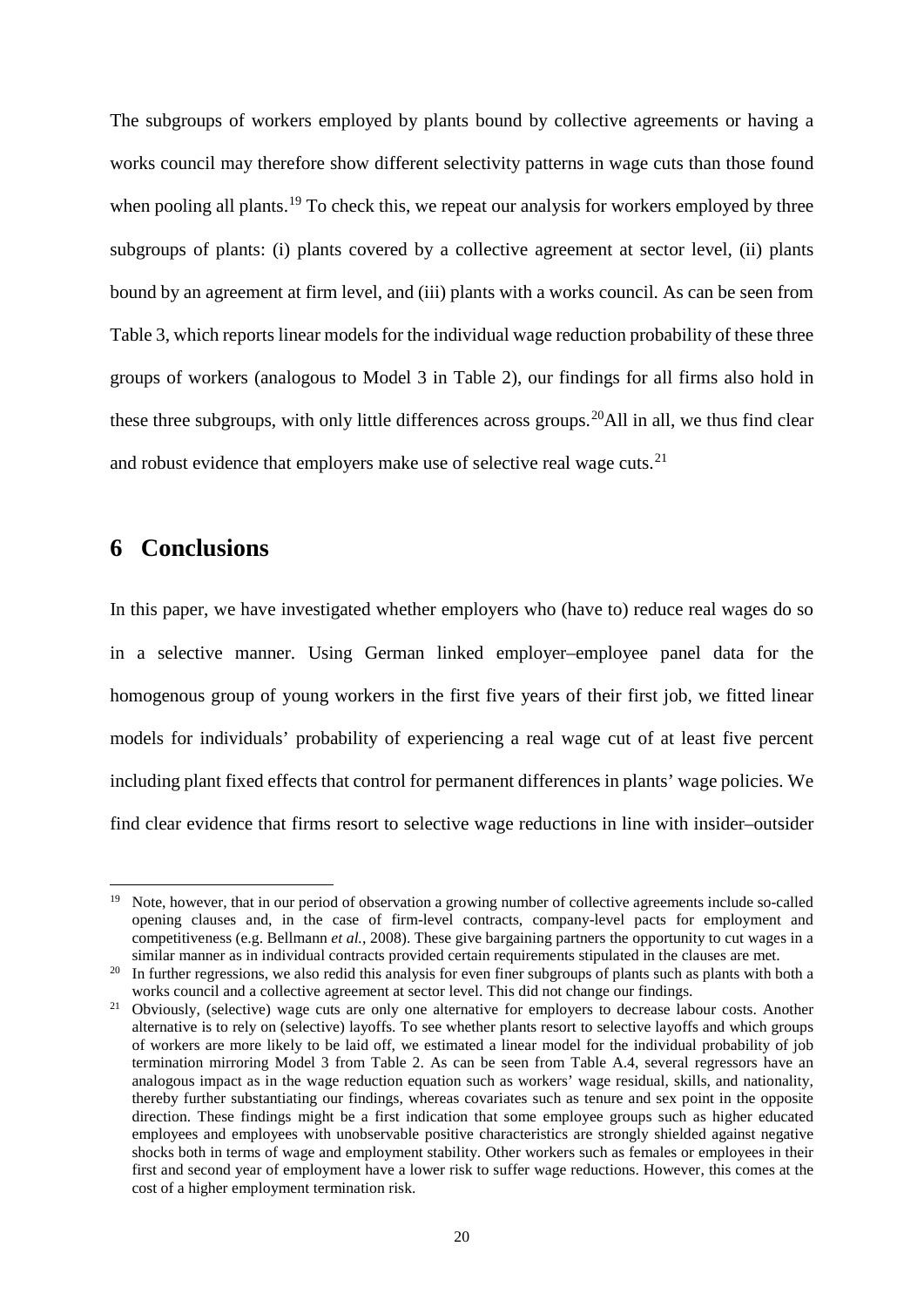and several branches of efficiency wage theory, but in contrast to some recent contributions discarding selective wage reductions and stressing fairness considerations instead.

Medium-skilled and high-skilled workers are less likely to face a real wage reduction than low-skilled workers. Especially high-skilled workers are less than proportionally hit by wage cuts. The same holds for workers who have just recently been hired. We find almost no evidence for what we termed the "importance of being unimportant" hypothesis. That is, workers' individual risk of a real wage reduction seems not to be higher if the share of workers with the same individual characteristics is higher in the workforce, so that wage reductions for this very group are likely to have a big impact on the employer's total labour costs. Adding workers' wage residual estimated from an extended Mincerian wage regression for the previous year as a measure of unobserved worker performance, we further find that workers with a higher residual have a significantly lower incidence of real wage cuts. This finding is clearly in line with bargaining and several branches of efficiency wage theory, it is at odds, however, with fairness considerations pressing employers to selectively reduce wages such that wage dispersion among peers is reduced. We thus conclude that real wage reductions, though rare in general, are specifically aimed at those groups of workers who are less crucial to firm performance.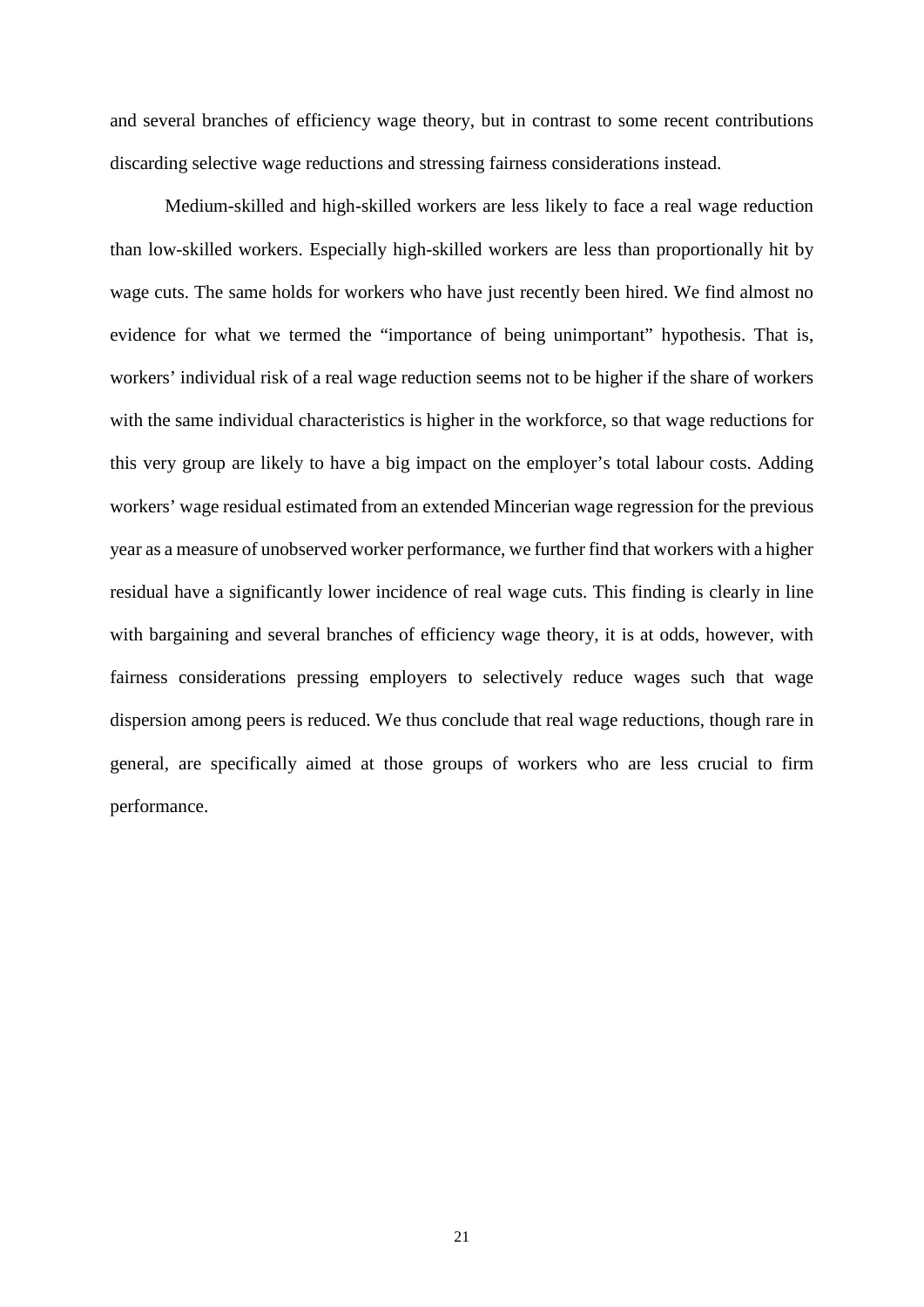# **References**

- Addison, J., P. Teixeira, and T. Zwick (2010), "German works councils and the anatomy of wages", *Industrial and Labor Relations Review*, **63**(2): 247–260.
- Agell, J. and H. Bennmarker (2007), "Wage incentives and wage rigidity: a representative view from within", *Labour Economics*, **14**(3): 347–369.
- Akerlof, G.A. (1982), "Labor contracts as partial gift exchange", *Quarterly Journal of Economics*, **97**(4): 543–569.
- Akerlof, G.A. and J.L. Yellen (1990), "The fair wage–effort hypothesis and unemployment", *Quarterly Journal of Economics*, **105**(2): 255–283.
- Alda, H., S. Bender, and H. Gartner (2005), "The linked employer–employee dataset created from the IAB Establishment Panel and the process-produced data of the IAB (LIAB)", *Schmollers Jahrbuch*, **125**(2): 327–336.
- Anger, S. (2011), "The cyclicality of effective wages within employer-employee matches in a rigid labor market", *Labour Economics*, **18**(6): 786–797.
- Arai, M. (2003), "Wages, profits, and capital intensity: evidence from matched worker–firm data", *Journal of Labor Economics*, **21**(3): 593–618.
- Azariadis, C. (1975), "Implicit contracts and underemployment equilibria", *Journal of Political Economy*, **83**(6): 1183–1202.
- Babecký, J., P. Du Caju, T. Kosma, M. Lawless, J. Messina, and T. Rõõm (2010), "Downward nominal and real wage rigidity: Survey evidence from European firms", *Scandinavian Journal of Economics*, **112**(4): 884–910.
- Baily, M.N. (1974), "Wages and employment under uncertain demand", *Review of Economic Studies*, **41**(1): 37–50.
- Bellmann, L., Gerlach, K., and Meyer, W. (2008), "Company-level pacts for employment", *Journal of Economics and Statistics*, **228**(5+6): 533–553.
- Bewley, T.F. (1999), *Why Wages Don't Fall During a Recession*, Cambridge, MA: Harvard University Press.
- Blinder, A. and D. Choi (1990), "A shred of evidence on theories of wage stickiness", *Quarterly Journal of Economics*, **105**(4): 1003–1015.
- Böckerman P., S. Laaksonen, and J. Vainiomäki (2007), "Who bears the burden of wage cuts? Evidence from Finland during the 1990s", *International Journal of Manpower*, **28**(2): 100–121.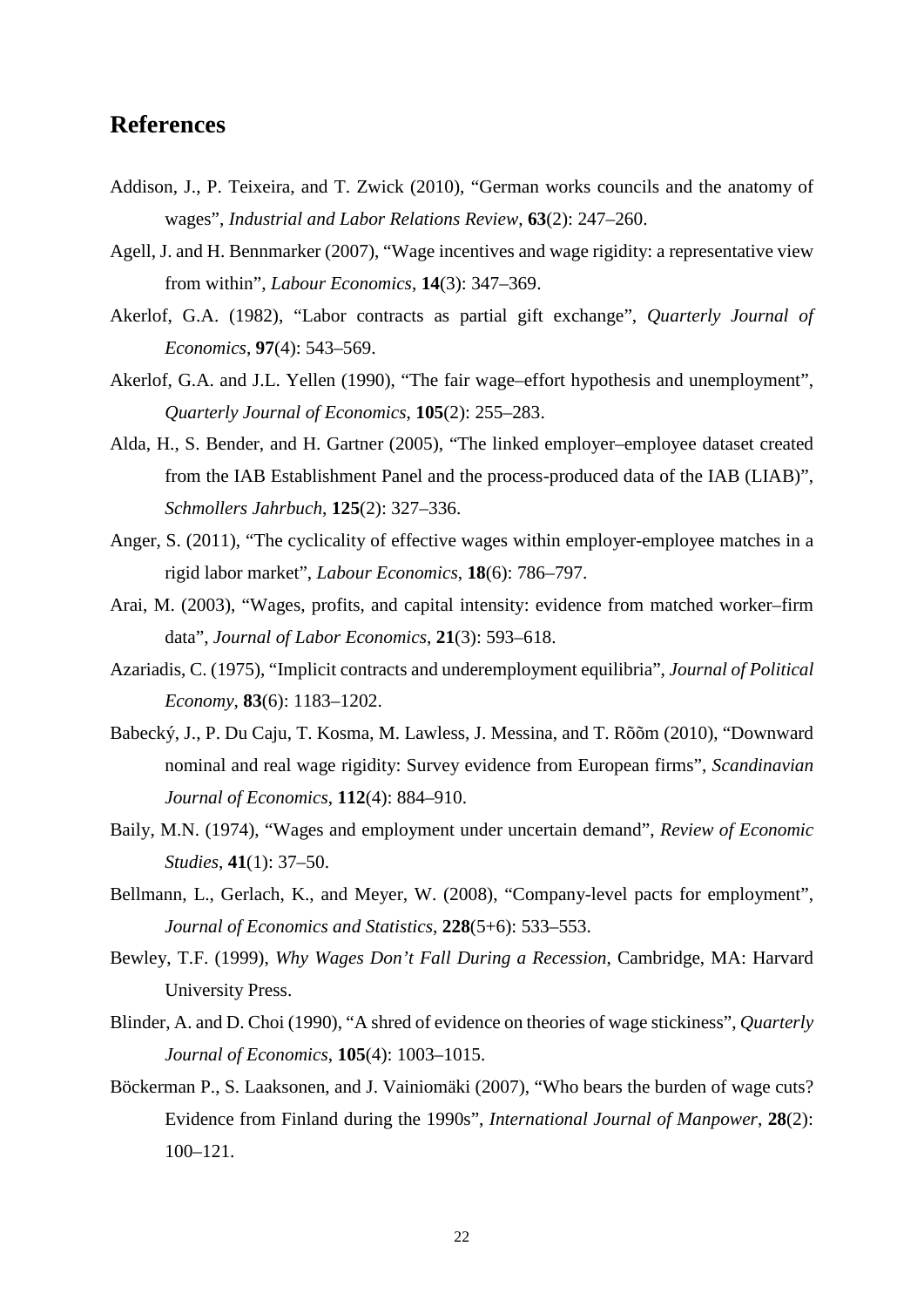- Campbell, C.M. (1997), "The variation in wage rigidity by occupation and union status in the US", *Oxford Bulletin of Economics and Statistics* **59**(1): 133-147.
- Campbell, C.M. and K.S. Kamlani (1997), "The reasons for wage rigidity: Evidence from a survey of firms", *Quarterly Journal of Economics*, **112**(3): 759–789.
- Cardoso, A. R. and M. Portela (2009), "Micro foundations for wage flexibility: Wage insurance at the firm level", *Scandinavian Journal of Economics* **111**(1), 29-50.
- Cohn, A., E. Fehr, B. Herrmann, and F. Schneider (2011), Social Comparison in the Workplace: Evidence from a Field Experiment, IZA Discussion Paper no. 5550, Institute for the Study of Labor: Bonn.
- Cornelißen, T. and O. Hübler (2008), "Downward wage rigidity and job mobility", *Empirical Economics*, **34**(2): 205–230.
- Devereux, P. (2001), "The cyclicality of real wages within employer-employee matches", *Industrial and Labor Relations Review 54*(4): 835-850.
- Devereux, P. and R. Hart (2006), "Real wage cyclicality of job stayers, within-company job movers, and between-company job movers", *Industrial and Labor Relations Review*  **60**(1): 105–119.
- Dickens, W.T., L. Götte, E.L. Groshen, S. Holden, J. Messina, M.E. Schweitzer, J. Turunen, and M.E. Ward (2007), "How wages change: micro evidence from the International Wage Flexibility Project", *Journal of Economic Perspectives*, **21**(2), 195–214.
- Dickens, W.T. and L. Götte (2006), "Estimating wage rigidity for the international wage flexibility project", mimeo, Brookings Institution.
- Du Caju, P., C. Fuss, and L. Wintr (2012*a*), "Sectoral differences in downward real wage rigidity: workforce composition, institutions, technology and competition", *Journal for Labour Market Research*, **45**(1): 7–22.
- Du Caju, P., C. Fuss, and L. Wintr (2012*b*), "Downward wage rigidity for different workers and firms", *Brussels Economic Review*, **55**(1): 5-32.
- Du Caju, P., T. Kosma, M. Lawless, J. Messina, and T. Room (2013), Why firms avoid cutting wages: Survey evidence from European firms, Eesti Pank working paper series, 2/2013, Tallinn.
- Dustmann, C. and U. Schönberg (2009), "Training and union wages", *Review of Economics and Statistics*, **91**(2): 363–376.
- Fehr, E. and L. Götte (2005), "Robustness and real consequences of nominal wage rigidity", *Journal of Monetary Economics*, **52**(4): 779–804.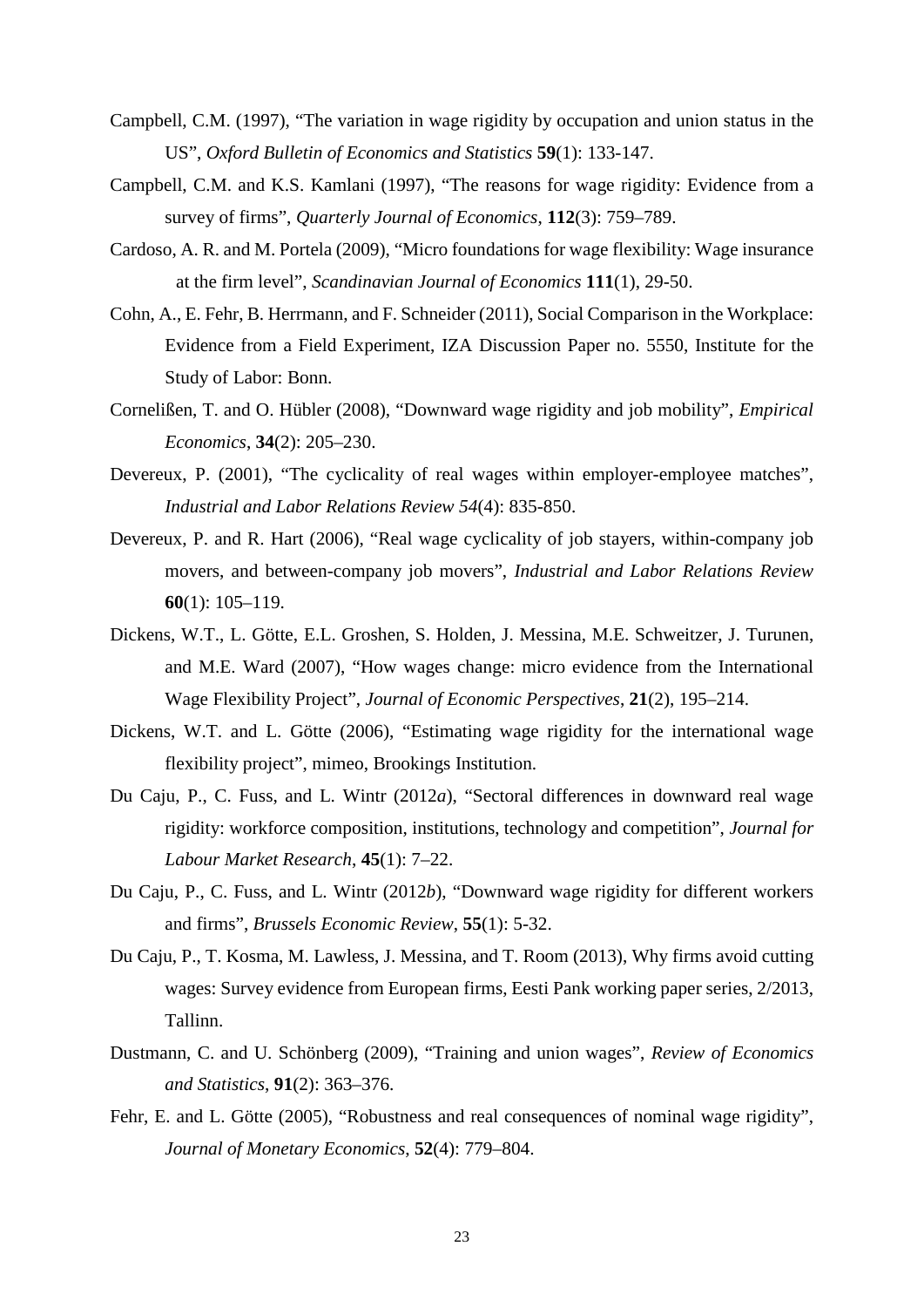- Flinn, C.J. (1986), "Wages and job mobility of young workers", *Journal of Political Economy*, **94**(3): S88–S110.
- Franz, W. and F. Pfeiffer (2006), "Reasons for wage rigidity in Germany", *Labour*, **20**(2): 255– 284.
- Gartner, H., T. Schank, and C. Schnabel (2013), "Wage cyclicality under different regimes of industrial relations", *Industrial Relations*, **52**(2): 516–540.
- Gürtzgen, N. (2009), "Rent-sharing and collective bargaining coverage: evidence from linked employer–employee data", *Scandinavian Journal of Economics*, **111**(2): 323–349.
- Gürtzgen, N. (2014), "Wage Insurance within German firms: Do institutions matter?", *Journal of the Royal Statistical Society: Series A*, **117**(2): 345–369.
- Guiso, L., L. Pistaferri, and F. Schivardi (2005), "Insurance within the firm", *Journal of Political Economy* **113:** 1054–1087.
- Jacobebbinghaus, P. and H. Alda (2007), *LIAB-Datenhandbuch: Version 2.0*, Nuremberg: Institute for Employment Research.

Retrieved 30/07/2014 from http://doku.iab.de/fdz/reporte/2007/DR\_02-07.pdf

- Holden, S. (1994), "Wage bargaining and nominal rigidities", *European Economic Review*, **38**(5): 1021–1039.
- Howitt, P. (2002), "Looking inside the labor market: A review article", *Journal of Economic Literature*, **40**(1): 125–138.
- Kahn, S. (1997), "Evidence of nominal wage stickiness from microdata", *American Economic Review* **87**(5): 997–1008.
- Kim, H., E. Maug, and C. Schneider (2014), Labor Representation in Governance as an Insurance Mechanism, ECGI Finance Working Paper 411/2014, Mannheim.
- Knoppik, C. and T. Beissinger (2003), "How Rigid are Nominal Wages? Evidence and Implications for Germany", *Scandinavian Journal of Economics* **105**(4): 619-641.
- Kube, S., M.A. Maréchal, and C. Puppe (2013), "Do wage cuts damage work morale? Evidence from a natural field experiment", *Journal of the European Economic Association*, **11**(4): 853–870.
- Lazear, E. (1979), "Why is there mandatory retirement?", *Journal of Political Economy*, **87**(6): 1241–1264.
- Lee, D. and N.G. Rupp (2007), "Retracting a gift: How does employee effort respond to wage reductions?", *Journal of Labor Economics*, **25**(4): 725–761.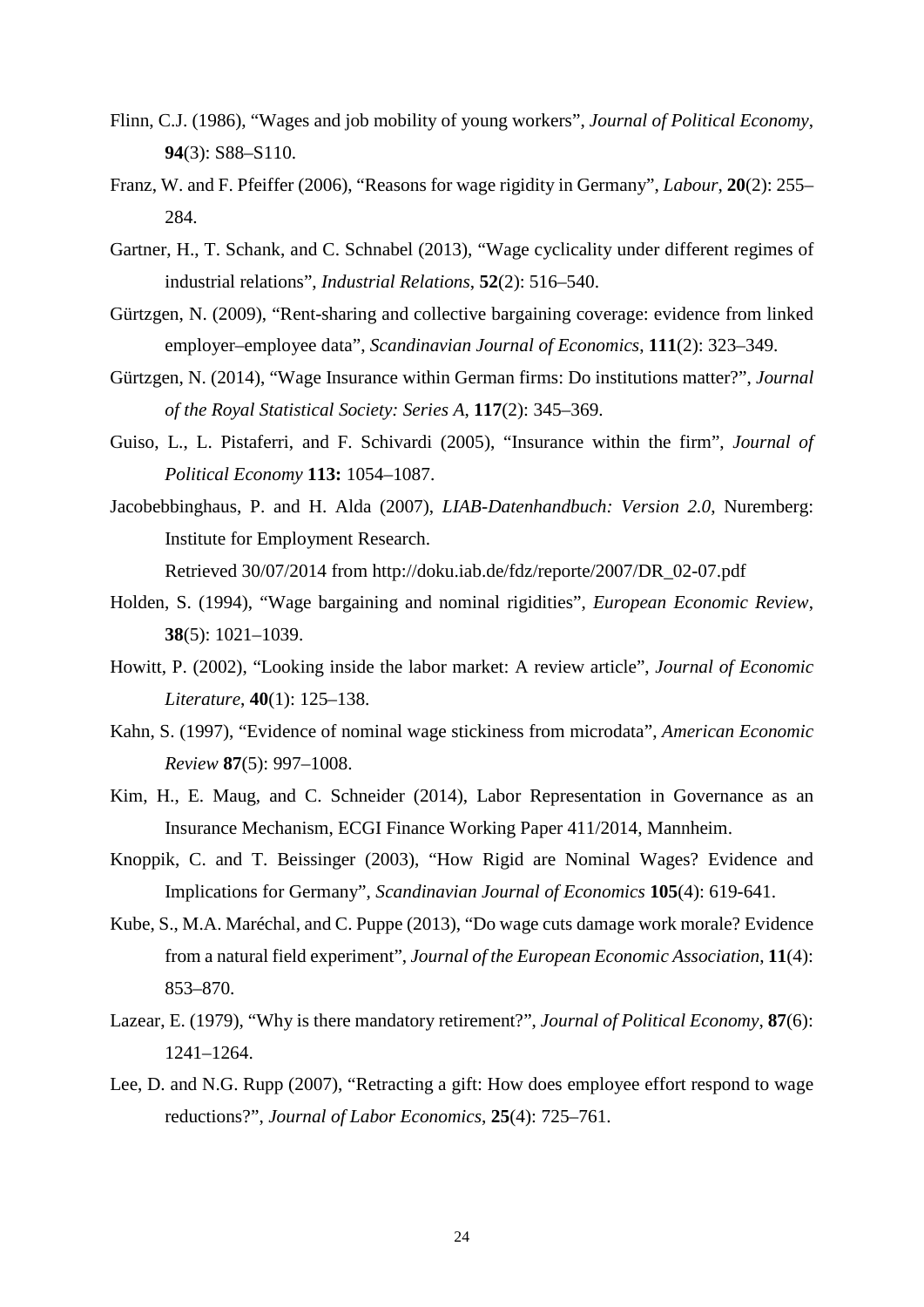- Lindbeck, A. and D.J. Snower (1988), "Cooperation, harassment, and involuntary unemployment: An insider–outsider approach", *American Economic Review*, **78**(1): 167–188.
- Malcomson, J.M. (1997), "Contracts, hold-up, and labor markets", *Journal of Economic Literature*, **35**(4): 1916–1957.
- Oi, W.Y. and T.L. Idson (1999), "Firm size and wages", *in* O.C. Ashenfelter and D.E. Card (eds.), *Handbook of Labor Economics*, vol. 3B, pp. 2165–2214, Amsterdam: Elsevier.
- Shapiro, C. and J.E. Stiglitz (1984), "Equilibrium unemployment as a worker discipline device", *American Economic Review*, **74**(3): 433–444.
- Stiglitz, J.E. (1974), "Alternative theories of wage determination and unemployment in LDCs: the labor turnover model", *Quarterly Journal of Economics*, **88**(2): 194–227.
- Stüber, H. (2013), *Wage Rigidity in Germany*, IAB-Bibliothek No. 340, Bielefeld: W. Bertelsmann Verlag.
- Weiss, A. (1980), "Job queues and layoffs in labor markets with flexible wages", *Journal of Political Economy*, **88**(3): 526–538.
- Yellen, J. (1984), "Efficiency wage models of unemployment", *American Economic Review (Papers and Proceedings)*, **74**(2): 200–205.
- Zwick, T. (2011), "Why training older employees is less effective", ZEW Discussion Paper No. 11-046, Mannheim, forthcoming in *International Journal of Manpower*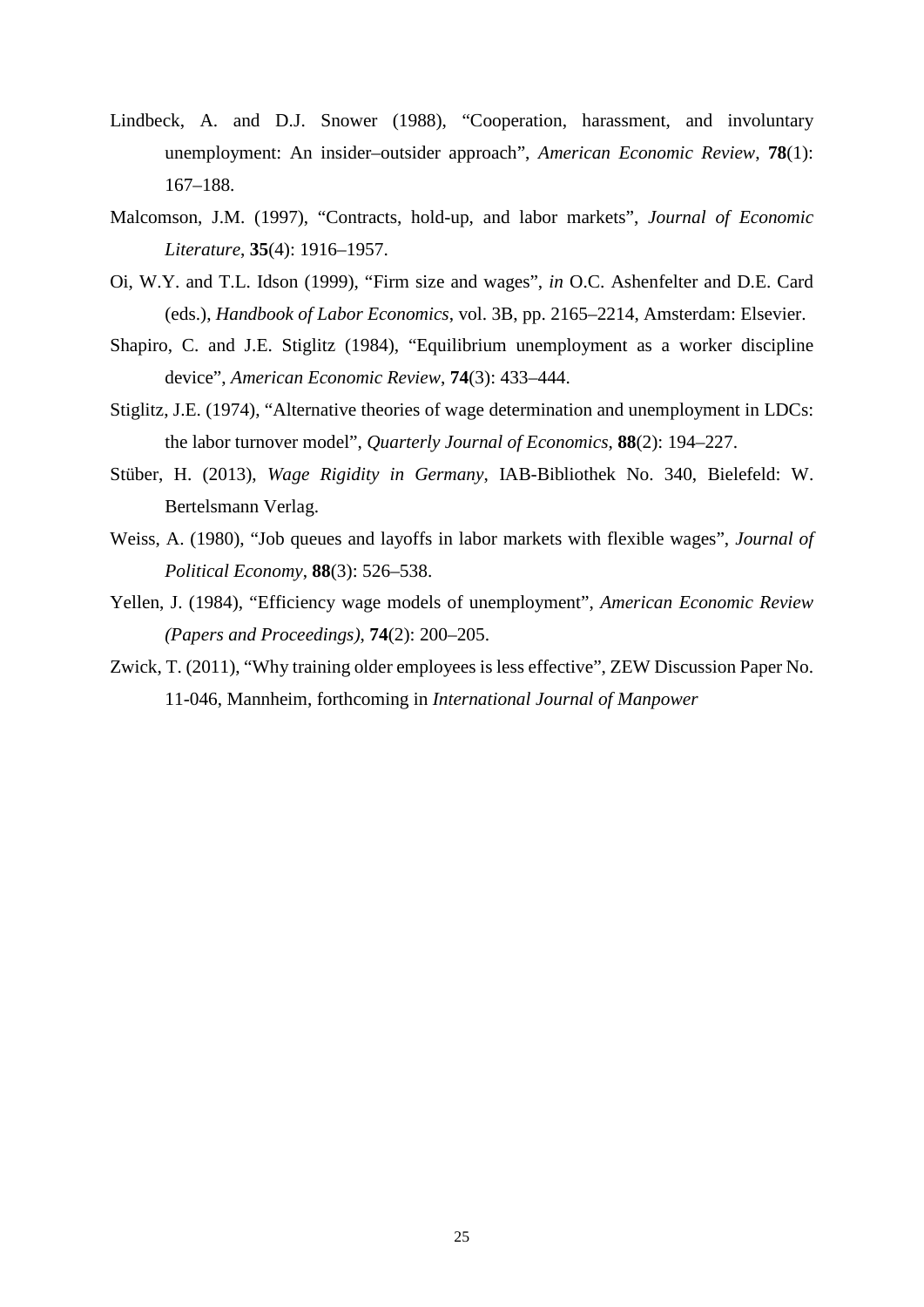# **Table 1: Selected descriptive statistics (means)**

|                                                                  | Full sample | Sample of young      |
|------------------------------------------------------------------|-------------|----------------------|
|                                                                  |             | workers in first job |
| Share of workers with real wage reduction larger than 5 per cent | 0.134       | 0.131                |
| Share of workers with nominal wage reduction                     | 0.207       | 0.195                |
| Low-skilled (no occupational degree)                             | 0.131       | 0.235                |
| Medium-skilled (occupational degree)                             | 0.684       | 0.521                |
| High-skilled (academic degree)                                   | 0.136       | 0.254                |
| Female                                                           | 0.267       | 0.394                |
| German                                                           | 0.923       | 0.806                |
| Share of workers with tenure no more than 5 years                | 0.348       | 1.000                |
| Share of workers in first job                                    | 0.197       | 1.000                |
| Log wage                                                         | 4.573       | 4.230                |
| Yearly change in log real wages                                  | 0.027       | 0.023                |
| Relative employment change                                       | 0.007       | 0.009                |
| Expected employment reduction                                    | 0.373       | 0.354                |
| Works council                                                    | 0.866       | 0.818                |
| Collective bargaining at sector level                            | 0.722       | 0.694                |
| Collective bargaining at firm level                              | 0.137       | 0.114                |
| Good profit situation                                            | 0.199       | 0.277                |
| Plant size $1-20$                                                | 0.028       | 0.036                |
| Plant size $21-200$                                              | 0.195       | 0.203                |
| Plant size $201-500$                                             | 0.186       | 0.186                |
| Plant size $501-2000$                                            | 0.294       | 0.310                |
| Plant size larger than 2000                                      | 0.297       | 0.255                |
| <b>East Germany</b>                                              | 0.178       | 0.169                |

*Notes:* The data set used is the LIAB cross-sectional model, waves 2000–2006.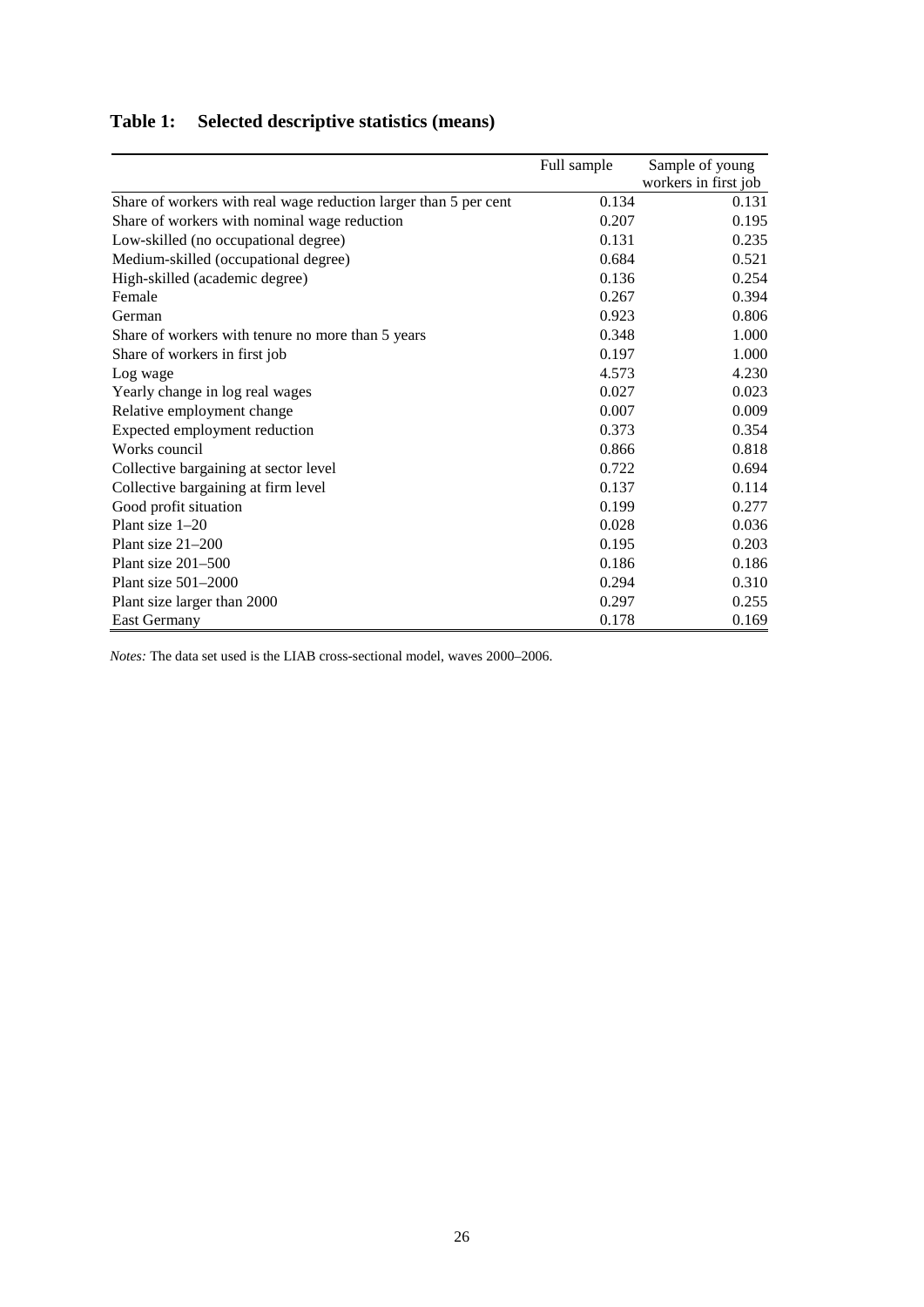| Regressand: dummy for real wage reduction  | Model 1: OLS          | Model 2: plant FE      | Model 3: plant FE      |
|--------------------------------------------|-----------------------|------------------------|------------------------|
| Regressors:                                | Coef.                 | Coef.                  | Coef.                  |
|                                            | SE                    | SE                     | SE                     |
| Wage residual in previous year             |                       |                        | $-0.277**$<br>(0.011)  |
| Medium-skilled (occupational degree)       | $-0.030**$            | $-0.031**$             | $-0.048**$             |
|                                            | (0.005)               | (0.005)                | (0.005)                |
| High-skilled (academic degree)             | (0.008)               | $-0.018*$              | $-0.042**$             |
|                                            | $-0.016$              | (0.008)                | (0.009)                |
| Female                                     | $-0.024**$            | $-0.023**$             | $-0.012**$             |
|                                            | (0.004)               | (0.004)                | (0.004)                |
| German                                     | (0.006)               | $-0.056**$             | $-0.078**$             |
|                                            | $-0.054**$            | (0.006)                | (0.006)                |
| Tenure 3 years                             | $0.051**$             | $0.054**$              | $0.061**$              |
|                                            | (0.005)               | (0.005)                | (0.005)                |
| Tenure 4 years                             | $0.122**$             | $0.125**$              | $0.135**$              |
|                                            | (0.005)               | (0.005)                | (0.005)                |
| Tenure 5 years                             | $0.132**$             | $0.135**$              | $0.145**$              |
|                                            | (0.006)               | (0.006)                | (0.006)                |
| Share of workers with real wage reduction  | $0.802**$             | $0.753**$              | $0.747**$              |
|                                            | (0.024)               | (0.027)                | (0.027)                |
| Relative employment change                 | $-0.014*$             | $-0.003$               | $-0.004$               |
|                                            | (0.007)               | (0.007)                | (0.007)                |
| Share of medium-skilled workers            | $-0.032$              | 0.021                  | 0.008                  |
|                                            | (0.018)               | (0.061)                | (0.062)                |
| Share of high-skilled workers              | $-0.114**$            | $-0.102$               | $-0.092$               |
|                                            | (0.027)               | (0.109)                | (0.108)                |
| Share of female workers                    | 0.010                 | 0.120                  | 0.146                  |
|                                            | (0.017)               | (0.083)                | (0.082)                |
| Share of German workers                    | 0.039                 | 0.105                  | 0.086                  |
|                                            | (0.031)               | (0.110)                | (0.109)                |
| Share of workers with 1 year tenure        | $0.147**$             | 0.063                  | $0.100*$               |
|                                            | (0.021)               | (0.043)                | (0.043)                |
| Share of workers with 2 years tenure       | $0.161**$             | 0.076                  | 0.089                  |
|                                            | (0.029)               | (0.045)                | (0.046)                |
| Share of workers with 3 years tenure       | 0.045                 | $-0.010$               | $-0.007$               |
|                                            | (0.027)               | (0.035)                | (0.036)                |
| Share of workers with 4 years tenure       | $-0.013$              | $-0.022$               | $-0.021$               |
|                                            | (0.026)               | (0.025)                | (0.028)                |
| Share of workers with 5 years tenure       | 0.024                 | 0.029                  | 0.032                  |
|                                            | (0.024)               | (0.024)                | (0.025)                |
| Share of workers with first job            | 0.016                 | 0.074                  | 0.061                  |
|                                            | (0.015)               | (0.081)                | (0.078)                |
| Works council                              | $-0.004$<br>(0.006)   |                        |                        |
| Collective bargaining at sector level      | $-0.024**$<br>(0.006) |                        |                        |
| Collective bargaining at firm level        | $-0.002$<br>(0.012)   |                        |                        |
| Expected employment decrease               | 0.037                 | $0.197*$               | $0.219**$              |
|                                            | (0.056)               | (0.094)                | (0.083)                |
| Good profit situation                      | $-0.008$              | (0.006)                | $-0.008$               |
|                                            | (0.005)               | $-0.009$               | (0.006)                |
| Plant size 1-20                            | $0.033**$             | $-0.008$               | $-0.012$               |
|                                            | (0.010)               | (0.036)                | (0.036)                |
| Plant size 21-200                          | $0.014**$             | 0.006                  | 0.000                  |
|                                            | (0.005)               | (0.017)                | (0.017)                |
| Plant size 501-2000                        | 0.006                 | $-0.027$               | $-0.027$               |
|                                            | (0.006)               | (0.016)                | (0.016)                |
| Plant size larger than 2000                | $-0.011$              | $-0.048$               | $-0.060*$              |
|                                            | (0.009)               | (0.029)                | (0.027)                |
| <b>East Germany</b>                        | $0.027**$<br>(0.006)  |                        |                        |
| Medium-skilled * share medium-skilled      | $0.087**$             | 0.067                  | 0.059                  |
|                                            | (0.030)               | (0.036)                | (0.038)                |
| High-skilled * share high-skilled          | $0.074*$              | 0.039                  | $-0.000$               |
|                                            | (0.037)               | (0.042)                | (0.043)                |
| Female * share females                     | $0.065**$             | $0.049**$              | $0.033*$               |
|                                            | (0.017)               | (0.017)                | (0.017)                |
| German * share Germans                     | $-0.108**$            | $-0.110**$             | $-0.131$ **            |
|                                            | (0.035)               | (0.039)                | (0.045)                |
| Tenure 3 years * share tenure 3 years      | 0.068                 | 0.045                  | 0.029                  |
|                                            | (0.036)               | (0.042)                | (0.040)                |
| Tenure 4 years * share tenure 4 years      | 0.049                 | 0.054                  | 0.040                  |
|                                            | (0.039)               | (0.042)                | (0.047)                |
| Tenure 5 years * share tenure 5 years      | (0.037)               | (0.041)                | 0.007                  |
|                                            | 0.022                 | 0.022                  | (0.041)                |
| Wage residual * share real wage reduction  |                       |                        | $-0.018$<br>(0.050)    |
| Medium-skilled * share real wage reduction | $-0.074**$            | $-0.069**$             | $-0.062**$             |
|                                            | (0.019)               | (0.022)                | (0.021)                |
| High-skilled * share wage reduction        | $-0.216**$            | $-0.183**$             | $-0.178**$             |
|                                            | (0.031)               | (0.035)                | (0.036)                |
| Female * share wage reduction              | $-0.047**$            | $-0.057**$             | $-0.059**$             |
|                                            | (0.016)               | (0.018)                | (0.018)                |
| German * share wage reduction              | $-0.061*$             | $-0.063*$              | $-0.062*$              |
|                                            | (0.024)               | (0.028)                | (0.027)                |
| Tenure 3 years * share real wage reduction | $0.132**$             | $0.141**$              | $0.138**$              |
|                                            | (0.020)               | (0.022)                | (0.021)                |
| Tenure 4 years * share real wage reduction | $0.266**$             | $0.298**$              | $0.298**$              |
|                                            | (0.020)               | (0.022)                | (0.022)                |
| Tenure 5 years * share real wage reduction | 0.299**               | $0.331**$              | $0.324**$              |
|                                            | (0.021)               | (0.023)                | (0.023)                |
| Number of observations: 108,003            | $R^2$ : 0.163         | $R^2$ (overall): 0.152 | $R^2$ (overall): 0.161 |

**Table 2: Individual probability of facing a real wage reduction**

*Notes:* The data set used is the LIAB cross-sectional model, waves 2000–2006. Only workers in their first job and with at most 5 years tenure are included. \*\*/\* denotes statistical significance at the 1/5 per cent level, where robust standard errors are clustered at the plant level. Reference group: low-skilled worker with 2 years of tenure working for a plant with 201–500 employees with neither a works council nor a collective agreement; further regressors included are 16 sector and 6 year dummies and a constant. In all interaction terms, the shares of workers with certain characteristics and of workers hit by a real wage reduction are centred around their sample means.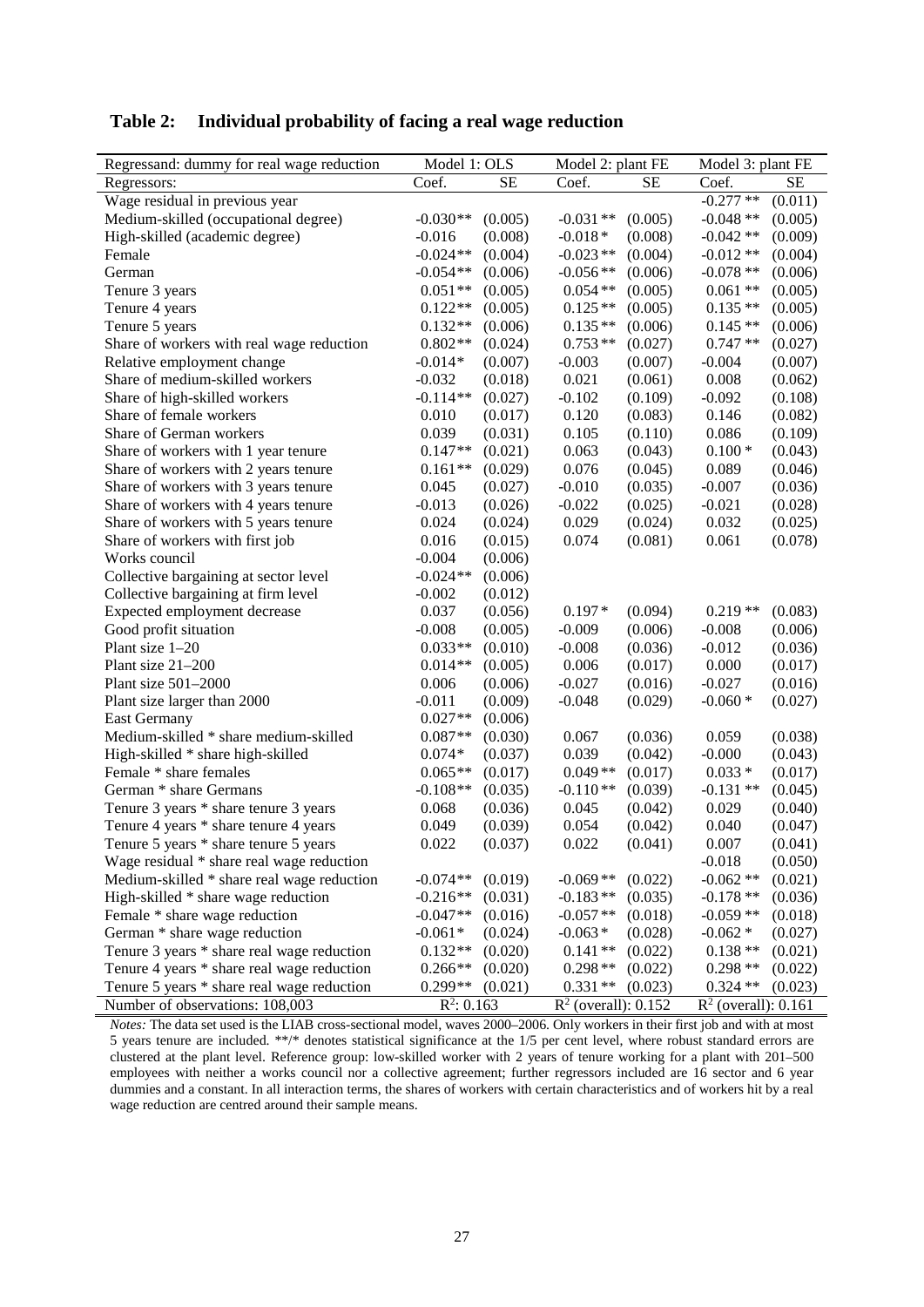| Regressand: dummy for real wage reduction  | Collective agree-      | Collective agree-  | Works council          |  |
|--------------------------------------------|------------------------|--------------------|------------------------|--|
|                                            | ment at sector level   | ment at firm level |                        |  |
| Regressors:                                | $\overline{\text{SE}}$ | Coef.              | Coef.                  |  |
|                                            | Coef.                  | SЕ                 | $\overline{\text{SE}}$ |  |
| Wage residual in previous year             | $-0.255**$             | $-0.325**$         | $-0.261**$             |  |
|                                            | (0.013)                | (0.030)            | (0.012)                |  |
| Medium-skilled (occupational degree)       | $-0.054**$             | $-0.027$           | $-0.050**$             |  |
|                                            | (0.007)                | (0.015)            | (0.006)                |  |
| High-skilled (academic degree)             | $-0.039**$             | $-0.073**$         | $-0.040**$             |  |
|                                            | (0.011)                | (0.019)            | (0.010)                |  |
| Female                                     | (0.005)                | $-0.013$           | $-0.015**$             |  |
|                                            | $-0.014**$             | (0.011)            | (0.005)                |  |
| German                                     | $-0.081**$             | $-0.069**$         | $-0.079**$             |  |
|                                            | (0.007)                | (0.012)            | (0.006)                |  |
| Tenure 3 years                             | $0.056**$              | $0.095**$          | $0.061**$              |  |
|                                            | (0.006)                | (0.015)            | (0.005)                |  |
| Tenure 4 years                             | $0.136**$              | $0.149**$          | $0.139**$              |  |
|                                            | (0.006)                | (0.014)            | (0.006)                |  |
| Tenure 5 years                             | $0.146**$              | $0.170**$          | $0.151**$              |  |
|                                            | (0.007)                | (0.016)            | (0.006)                |  |
| Share of workers with real wage reduction  | $0.684**$              | $0.737**$          | $0.688**$              |  |
|                                            | (0.033)                | (0.062)            | (0.031)                |  |
| Relative employment change                 | (0.009)                | $-0.026**$         | $-0.009$               |  |
|                                            | 0.005                  | (0.007)            | (0.007)                |  |
| Share of medium-skilled workers            | 0.032                  | $-0.045$           | $-0.000$               |  |
|                                            | (0.091)                | (0.202)            | (0.085)                |  |
| Share of high-skilled workers              | (0.130)                | $-0.017$           | $-0.116$               |  |
|                                            | $-0.115$               | (0.283)            | (0.126)                |  |
| Share of female workers                    | 0.012                  | $-0.418$           | 0.152                  |  |
|                                            | (0.108)                | (0.304)            | (0.122)                |  |
| Share of German workers                    | 0.039                  | (0.591)            | 0.106                  |  |
|                                            | (0.158)                | 0.652              | (0.210)                |  |
| Share of workers with 1 year tenure        | 0.074                  | 0.074              | $0.115*$               |  |
|                                            | (0.062)                | (0.137)            | (0.058)                |  |
| Share of workers with 2 years tenure       | $-0.024$               | 0.152              | 0.014                  |  |
|                                            | (0.067)                | (0.147)            | (0.067)                |  |
| Share of workers with 3 years tenure       | $-0.025$               | 0.059              | $-0.034$               |  |
|                                            | (0.046)                | (0.109)            | (0.043)                |  |
| Share of workers with 4 years tenure       | $-0.042$               | 0.020              | $-0.045$               |  |
|                                            | (0.026)                | (0.084)            | (0.026)                |  |
| Share of workers with 5 years tenure       | 0.022                  | $-0.014$           | 0.029                  |  |
|                                            | (0.028)                | (0.088)            | (0.028)                |  |
| Share of workers with first job            | $-0.102$               | $-0-108$           | 0.031                  |  |
|                                            | (0.102)                | (0.264)            | (0.116)                |  |
| Good profit situation                      | $-0.015*$              | 0.004              | $-0.011$               |  |
|                                            | (0.007)                | (0.015)            | (0.006)                |  |
| Plant size 1-20                            | 0.010                  | 0.181              | 0.114                  |  |
|                                            | (0.051)                | (0.207)            | (0.091)                |  |
| Plant size 21-200                          | 0.021                  | $-0.012$           | 0.012                  |  |
|                                            | (0.025)                | (0.040)            | (0.021)                |  |
| Plant size $501-2000$                      | $-0.003$               | 0.001              | $-0.028$               |  |
|                                            | (0.021)                | (0.039)            | (0.018)                |  |
| Plant size larger than 2000                | $-0.065$               | 0.059              | $-0.059*$              |  |
|                                            | (0.033)                | (0.061)            | (0.029)                |  |
| Medium-skilled * share medium-skilled      | $0.095*$               | $-0.081$           | $0.086*$               |  |
|                                            | (0.048)                | (0.073)            | (0.044)                |  |
| High-skilled * share high-skilled          | 0.012                  | 0.026              | $-0.003$               |  |
|                                            | (0.060)                | (0.097)            | (0.049)                |  |
| Female * share females                     | 0.018                  | $0.103*$           | $0.038*$               |  |
|                                            | (0.020)                | (0.046)            | (0.018)                |  |
| German * share Germans                     | $-0.128*$              | $-0.173$           | $-0.131*$              |  |
|                                            | (0.054)                | (0.109)            | (0.051)                |  |
| Tenure 3 years * share tenure 3 years      | 0.061                  | 0.153              | 0.021                  |  |
|                                            | (0.053)                | (0.139)            | (0.048)                |  |
| Tenure 4 years * share tenure 4 years      | 0.061                  | 0.045              | 0.079                  |  |
|                                            | (0.054)                | (0.143)            | (0.052)                |  |
| Tenure 5 years * share tenure 5 years      | 0.013                  | $0.008\,$          | 0.042                  |  |
|                                            | (0.047)                | (0.137)            | (0.050)                |  |
| Wage residual * share real wage reduction  | $-0.007$               | 0.154              | 0.021                  |  |
|                                            | (0.061)                | (0.155)            | (0.061)                |  |
| Medium-skilled * share real wage reduction | $-0.056*$              | 0.064              | $-0.049$               |  |
|                                            | (0.029)                | (0.052)            | (0.026)                |  |
| High-skilled * share wage reduction        | $-0.147**$             | $-0.087$           | $-0.147**$             |  |
|                                            | (0.046)                | (0.088)            | (0.039)                |  |
| Female * share wage reduction              | $-0.082**$             | $-0.133*$          | $-0.082**$             |  |
|                                            | (0.020)                | (0.051)            | (0.021)                |  |
| German * share wage reduction              | $-0.086*$              | $-0.130**$         | $-0.081**$             |  |
|                                            | (0.038)                | (0.045)            | (0.031)                |  |
| Tenure 3 years * share real wage reduction | $0.129**$              | 0.223              | $0.157**$              |  |
|                                            | (0.027)                | (0.051)            | (0.025)                |  |
| Tenure 4 years * share real wage reduction | $0.311**$              | 0.380              | $0.363**$              |  |
|                                            | (0.028)                | (0.049)            | (0.025)                |  |
| Tenure 5 years * share real wage reduction | $0.363**$              | 0.397              | $0.402**$              |  |
|                                            | (0.029)                | (0.049)            | (0.025)                |  |
| Number of observations                     | 74,949                 | 12,317             | 88,286                 |  |
| $R^2$ (overall)                            | 0.134                  | 0.168              | 0.137                  |  |

#### **Table 3: Individual probability of facing a real wage reduction by industrial relations**

l,

*Notes:* The data set used is the LIAB cross-sectional model, waves 2000–2006. Only workers in their first job and with at most 5 years tenure are included. \*\*/\* denotes statistical significance at the 1/5 per cent level, where robust standard errors are clustered at the plant level. Reference group: low-skilled worker with 2 years of tenure working for a plant with 201–500 employees with neither a works council nor a collective agreement; further regressors included are 16 sector and 6 year dummies and a constant. All estimates include plant fixed effects and are thus comparable to Model 3 in Table 2. In all interaction terms, the shares of workers with certain characteristics and of workers hit by a real wage reduction are centred around their sample means.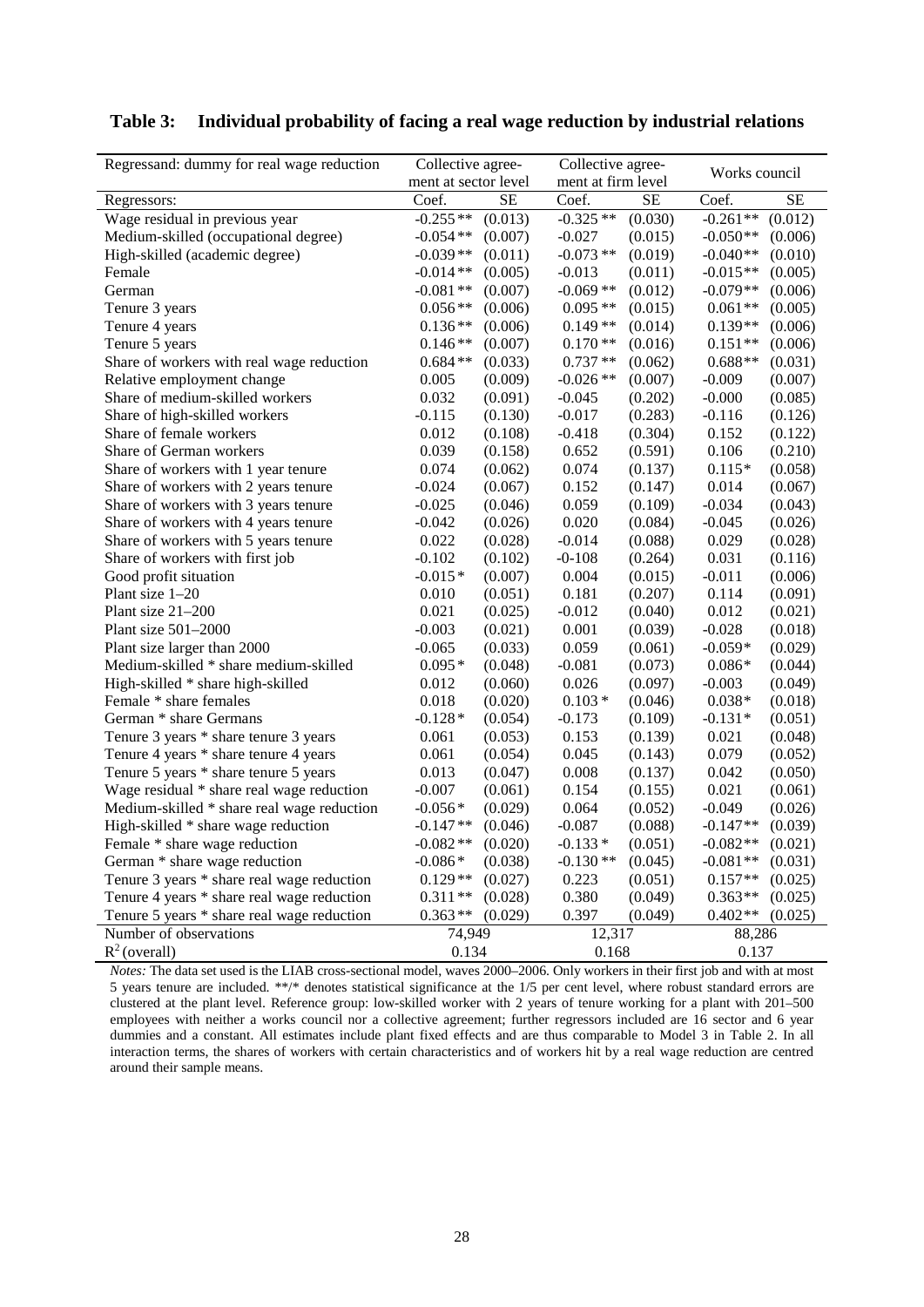# **Appendix**

| Regressand: log wage                     | Plant FE               |         |
|------------------------------------------|------------------------|---------|
| Regressors:                              | Coef.                  | SЕ      |
| Medium-skilled (occupational degree)     | $0.145**$              | (0.004) |
| High-skilled (academic degree)           | $0.551**$              | (0.007) |
| Female                                   | $-0.137**$             | (0.002) |
| German                                   | $0.045**$              | (0.003) |
| Age                                      | $0.021**$              | (0.001) |
| Age squared/100                          | $-0.020**$             | (0.000) |
| Tenure                                   | $0.018**$              | (0.001) |
| Tenure squared/100                       | $-0.035**$             | (0.002) |
| Tenure before the job 2–5 years          | $0.006**$              | (0.002) |
| Tenure before the job $6-10$ years       | $0.023**$              | (0.002) |
| Tenure before the job more than 10 years | $0.058**$              | (0.003) |
| First job                                | 0.002                  | (0.002) |
| Number of observations: 1,477,192        | $R^2$ (overall): 0.357 |         |

# **Table A1: Wage regression including plant fixed effects for the year 2000**

*Notes:* The data set used is the LIAB cross-sectional model, waves 2000–2006. \*\*/\* denotes statistical significance at the 1/5 per cent level, where robust standard errors are clustered at the plant level.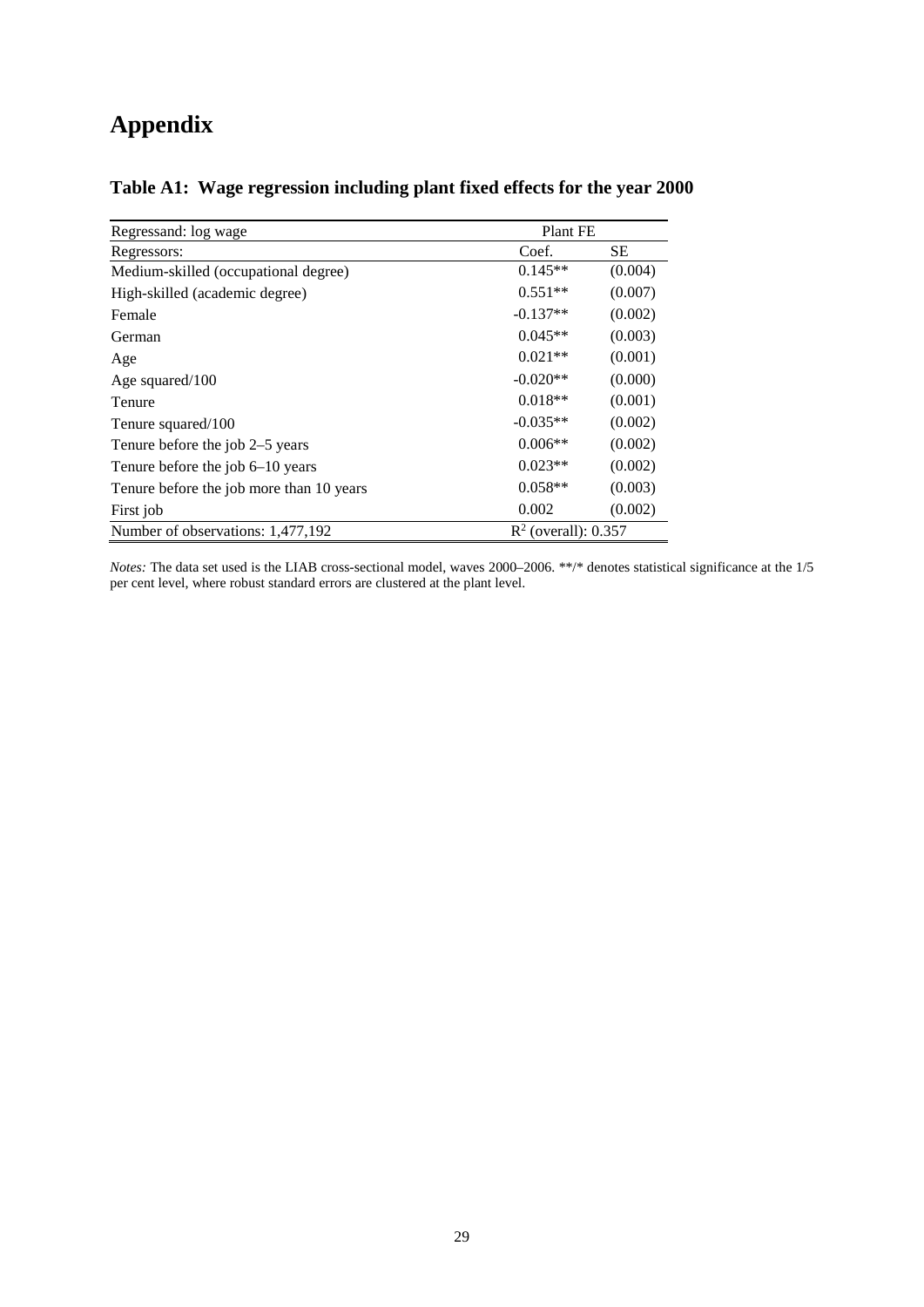| Dependent variable: dummy for real wage reduction | Plant FE               |           |
|---------------------------------------------------|------------------------|-----------|
| Regressors:                                       | Coef.                  | <b>SE</b> |
| Tenure 3 years                                    | $0.060**$              | (0.005)   |
| Tenure 4 years                                    | $0.135**$              | (0.005)   |
| Tenure 5 years                                    | $0.145**$              | (0.006)   |
| Tenure 6 years                                    | $0.159**$              | (0.006)   |
| Tenure 7 years                                    | $0.181**$              | (0.006)   |
| Tenure 8 years                                    | $0.193**$              | (0.006)   |
| Tenure 9 years                                    | $0.201**$              | (0.006)   |
| Tenure 10 years                                   | $0.212**$              | (0.006)   |
| Tenure 3 years * share tenure 3 years             | 0.023                  | (0.041)   |
| Tenure 4 years * share tenure 4 years             | 0.064                  | (0.043)   |
| Tenure 5 years * share tenure 5 years             | $-0.000$               | (0.037)   |
| Tenure 6 years * share tenure 6 years             | $0.075*$               | (0.037)   |
| Tenure 7 years * share tenure 7 years             | $-0.007$               | (0.042)   |
| Tenure 8 years * share tenure 8 years             | $0.048**$              | (0.013)   |
| Tenure 9 years * share tenure 9 years             | 0.025                  | (0.014)   |
| Tenure 10 years * share tenure 10 years           | $-0.031$               | (0.020)   |
| Tenure 3 years * share wage reduction             | $0.135**$              | (0.021)   |
| Tenure 4 years * share wage reduction             | $0.284**$              | (0.022)   |
| Tenure 5 years * share wage reduction             | $0.315**$              | (0.023)   |
| Tenure 6 years * share wage reduction             | $0.344**$              | (0.022)   |
| Tenure 7 years * share wage reduction             | $0.395**$              | (0.021)   |
| Tenure 8 years * share wage reduction             | $0.427**$              | (0.023)   |
| Tenure 9 years * share wage reduction             | $0.405**$              | (0.026)   |
| Tenure 10 years * share wage reduction            | $0.454**$              | (0.026)   |
| Number of observations: 417,898                   | $R^2$ (overall): 0.218 |           |

**Table A2: Individual probability of facing a real wage reduction (10 years of tenure)**

*Notes:* The data set used is the LIAB cross-sectional model, waves 2000–2006. Only workers in their first job and with at most 10 years tenure are included. \*\*/\* denotes statistical significance at the 1/5 per cent level, where robust standard errors are clustered at the plant level. Reference group: low-skilled worker with 2 years of tenure working for a plant with 201–500 employees with neither a works council nor a collective agreement; further regressors included are those from Model 3 in Table 2. In all interaction terms, the shares of workers with certain characteristics and of workers hit by a real wage reduction are centred around their sample means.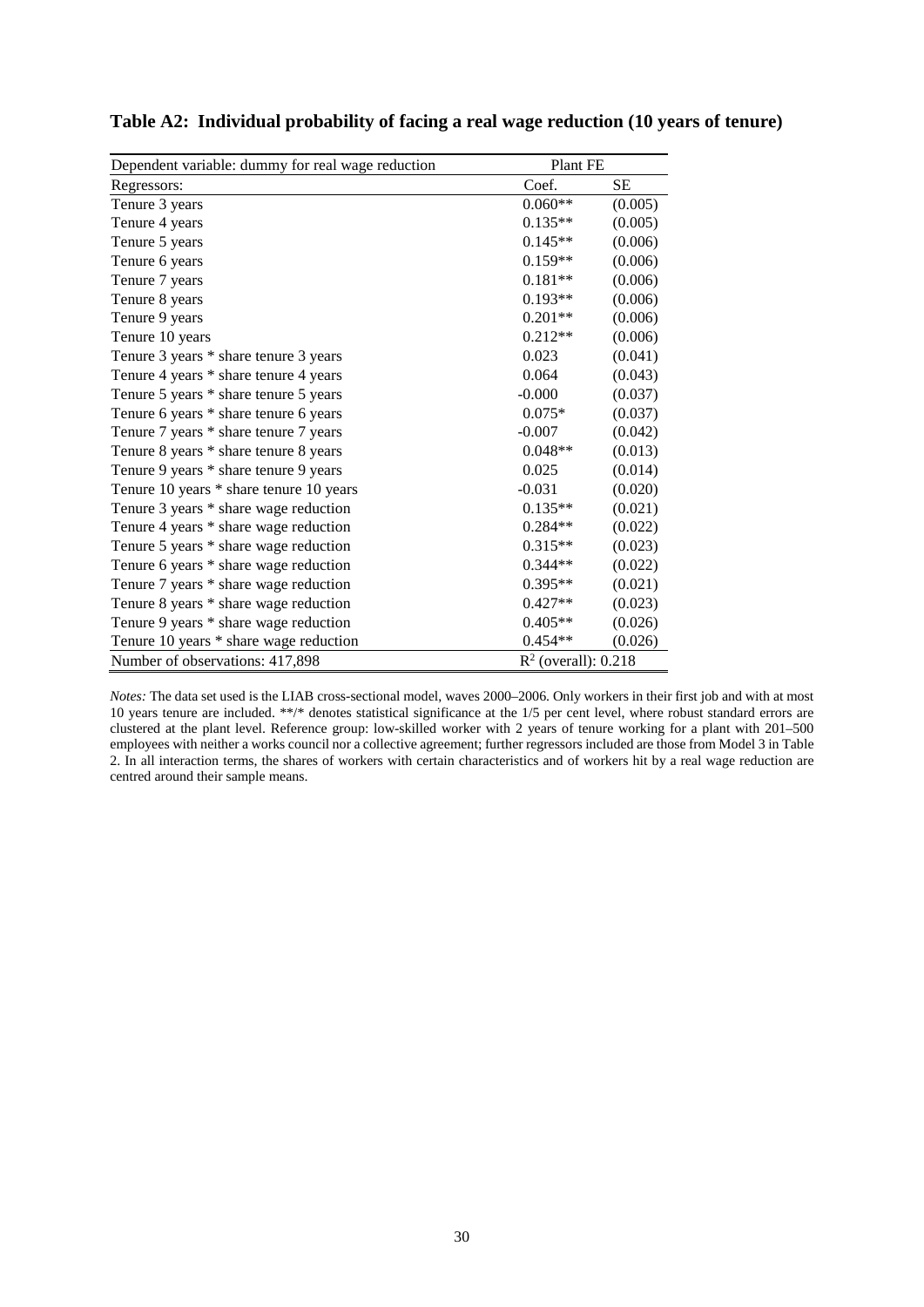| Regressand: dummy for nominal wage reduction | Model 3: plant FE      |         |
|----------------------------------------------|------------------------|---------|
| Regressors:                                  | Coef.                  | SЕ      |
| Wage residual in previous year               | $-0.351**$             | (0.017) |
| Medium-skilled (occupational degree)         | $-0.037*$              | (0.003) |
| High-skilled (academic degree)               | $-0.094$ **            | (0.007) |
| Female                                       | $-0.008*$              | (0.008) |
| German                                       | $-0.034**$             | (0.004) |
| Tenure 3 years                               | $0.061**$              | (0.005) |
| Tenure 4 years                               | $0.135**$              | (0.005) |
| Tenure 5 years                               | $0.145**$              | (0.006) |
| Share of workers with nominal wage reduction | $0.617**$              | (0.027) |
| Relative employment change                   | 0.004                  | (0.006) |
| Share of medium-skilled workers              | 0.085                  | (0.058) |
| Share of high-skilled workers                | $-0.107$               | (0.098) |
| Share of female workers                      | 0.148                  | (0.075) |
| Share of German workers                      | $-0.046$               | (0.118) |
| Share of workers with 1 year tenure          | 0.076                  | (0.041) |
| Share of workers with 2 years tenure         | $0.097*$               | (0.043) |
| Share of workers with 3 years tenure         | 0.017                  | (0.030) |
| Share of workers with 4 years tenure         | $-0.001$               | (0.024) |
| Share of workers with 5 years tenure         | 0.001                  | (0.019) |
| Share of workers with first job              | 0.107                  | (0.075) |
| Expected employment decrease                 | $0.194**$              | (0.159) |
| Good profit situation                        | $-0.007$               | (0.005) |
| Plant size 1-20                              | 0.021                  | (0.035) |
| Plant size 21-200                            | 0.009                  | (0.015) |
| Plant size $501-2000$                        | $-0.026$               | (0.016) |
| Plant size larger than 2000                  | $-0.065*$              | (0.029) |
| Medium-skilled * share medium-skilled        | 0.059                  | (0.038) |
| High-skilled * share high-skilled            | $-0.000$               | (0.043) |
| Female * share females                       | $0.033*$               | (0.017) |
| German * share Germans                       | $-0.131**$             | (0.045) |
| Tenure 3 years * share tenure 3 years        | $-0.023$               | (0.036) |
| Tenure 4 years * share tenure 4 years        | $-0.000$               | (0.038) |
| Tenure 5 years * share tenure 5 years        | 0.044                  | (0.039) |
| Wage residual * share nominal wage reduction | $-0.088$               | (0.090) |
| Medium-skilled * share real wage reduction   | $-0.047*$              | (0.024) |
| High-skilled * share wage reduction          | $-0.278**$             | (0.036) |
| Female * share wage reduction                | $-0.052**$             | (0.020) |
| German * share wage reduction                | 0.012                  | (0.021) |
| Tenure 3 years * share real wage reduction   | $0.092**$              | (0.020) |
| Tenure 4 years * share real wage reduction   | $0.207**$              | (0.023) |
| Tenure 5 years * share real wage reduction   | $0.223$ **             | (0.023) |
| Number of observations: 108,003              | $R^2$ (overall): 0.119 |         |

*Notes:* see Table 3.